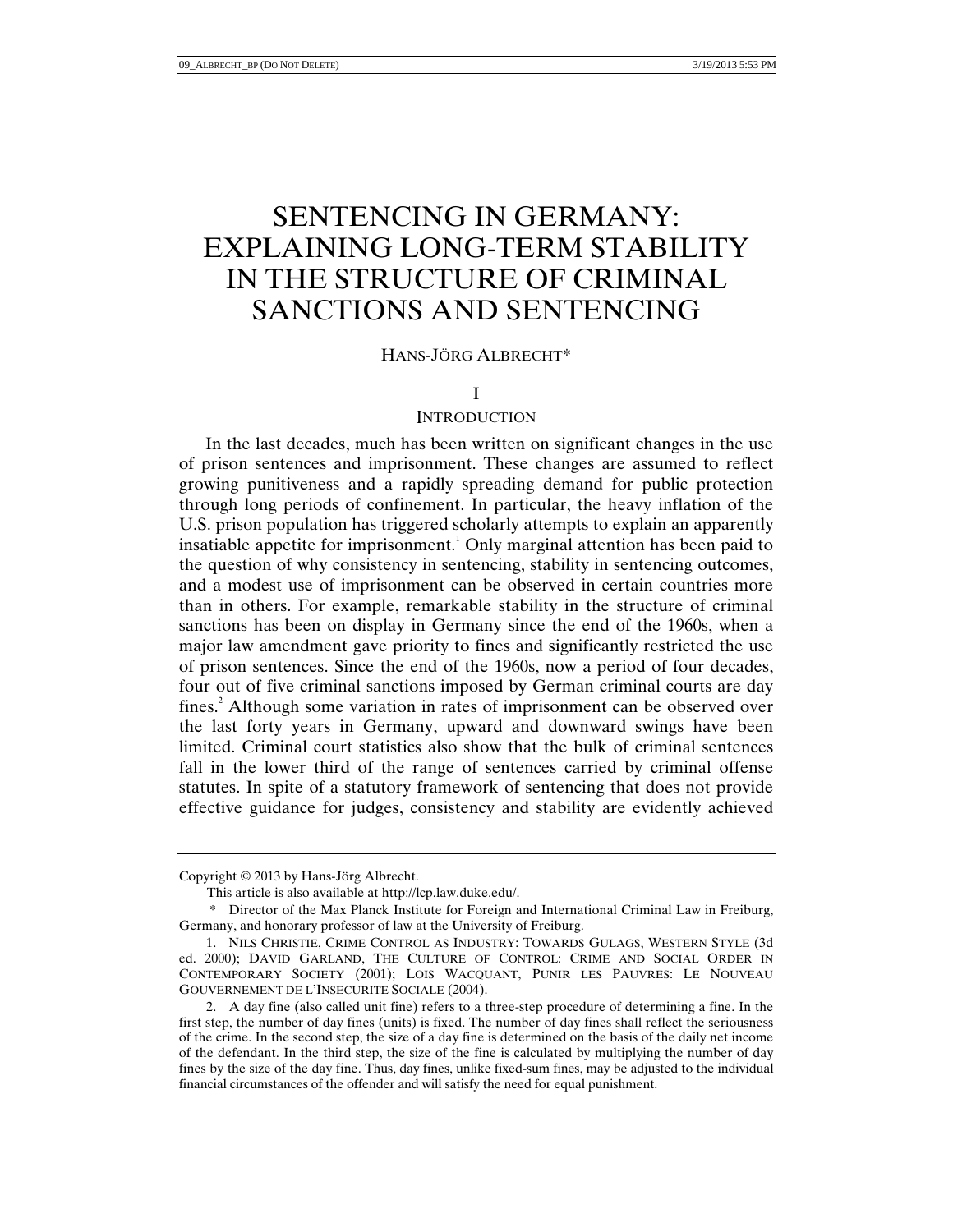through channels other than authoritative sentencing guidelines. At first glance, it seems that significant restraints are at work in the sentencing process that prevent the use of protracted prison sentences as a punitive and deterrent response, and those restraints are unaffected by the rhetoric of German politicians—like that of their peers elsewhere—in favor of punitive responses to crime.<sup>3</sup>

A first clue in the analysis of what might serve as a restraint can be found in discourses originating in German politics about broadening the range of preventive detention (Sicherungsverwahrung) as a response to dangerous offenders.<sup>4</sup> Germany was on trial before the European Court of Human Rights on several occasions over the last two years, facing allegations of violations of Article 5 of the European Convention on Human Rights due to the introduction of a retroactive security measure allowing indeterminate (and possibly lifelong) preventive detention for offenders deemed dangerous (particularly violent and sexual offenders).<sup>5</sup> In the court hearings, the German Federal Ministry of Justice presented an interesting argument to the European Court. The Ministry of Justice lawyers argued that this type of security measure (preventive detention for dangerous habitual offenders) was contributing to the relatively low imprisonment rate observed in Germany. Elaborating along this line of reasoning, Winfried Hassemer has argued that the advances in sentencing doctrine and sentencing theory—as well as corresponding standards of reasoning, transparency, and accountability imposed on trial courts by appellate courts and the Federal Court of Justice (Bundesgerichtshof)—have resulted in concentrating the political pursuit of security on this "second track" of criminal sanctions focused on preventive detention instead of personal guilt.<sup>7</sup> In fact, imprisonment rates have been on the decline in Germany for at least a decade, and in some German states this decline is so marked that prison capacity has had to be reduced significantly. The General Accounting Office of the State of Hamburg recently advised the state government to respond to the dramatic decline in the Hamburg prison population by adjusting the prison budget and reducing the prison capacity accordingly.<sup>8</sup>

 <sup>3.</sup> Hans-Jörg Albrecht, *Bestrafung der Armen? Zu Zusammenhängen zwischen Armut, Kriminalität und Strafrechtsstaat*, *in* GERECHTE AUSGRENZUNG? WOHLFAHRTSPRODUKTION UND DIE NEUE LUST AM STRAFEN 111 (Bernd Dollinger & Henning Schmidt-Semisch eds., 2011).

 <sup>4.</sup> For particulars, see *infra* notes 12–14 and accompanying text.

 <sup>5.</sup> Haidn v. Germany, App. No. 6587/04, Eur. Ct. H.R. (2011); M. v. Germany, App. No. 19359/04, Eur. Ct. H.R. (2010).

 <sup>6.</sup> Heinz Schöch, *Sicherungsverwahrung und Europäische Konvention zum Schutze der Menschenrechte und Grundfreiheiten*, *in* STRAFRECHT ALS SCIENTIA UNIVERSALIS; FESTSCHRIFT FÜR CLAUS ROXIN ZUM 80 GEBURTSTAG AM 15 1193, 1203 (2011).

 <sup>7.</sup> Winfried Hassemer, *Sicherheit durch Strafrecht*, 7 HRRS-STRAFRECHT 130, 141 (2006).

 <sup>8. 3,120</sup> prisoners in 2003; 2,030 in 2008; and 1,720 in 2011. *See* JANN MEYER-ABICH ET AL., JAHRESBERICHT 2009 ÜBER DIE PRÜFUNG DER HAUSHALTS- UND WIRTSCHAFTSFÜHRUNG DER FREIEGIN UND HANSESTADT HAMBURG MIT BEMERKUNGEN ZUR HAUSHALTSRECHNUNG 2007, at 156 (Rechnungshof der Freien und Hansestadt Hamburg 2009).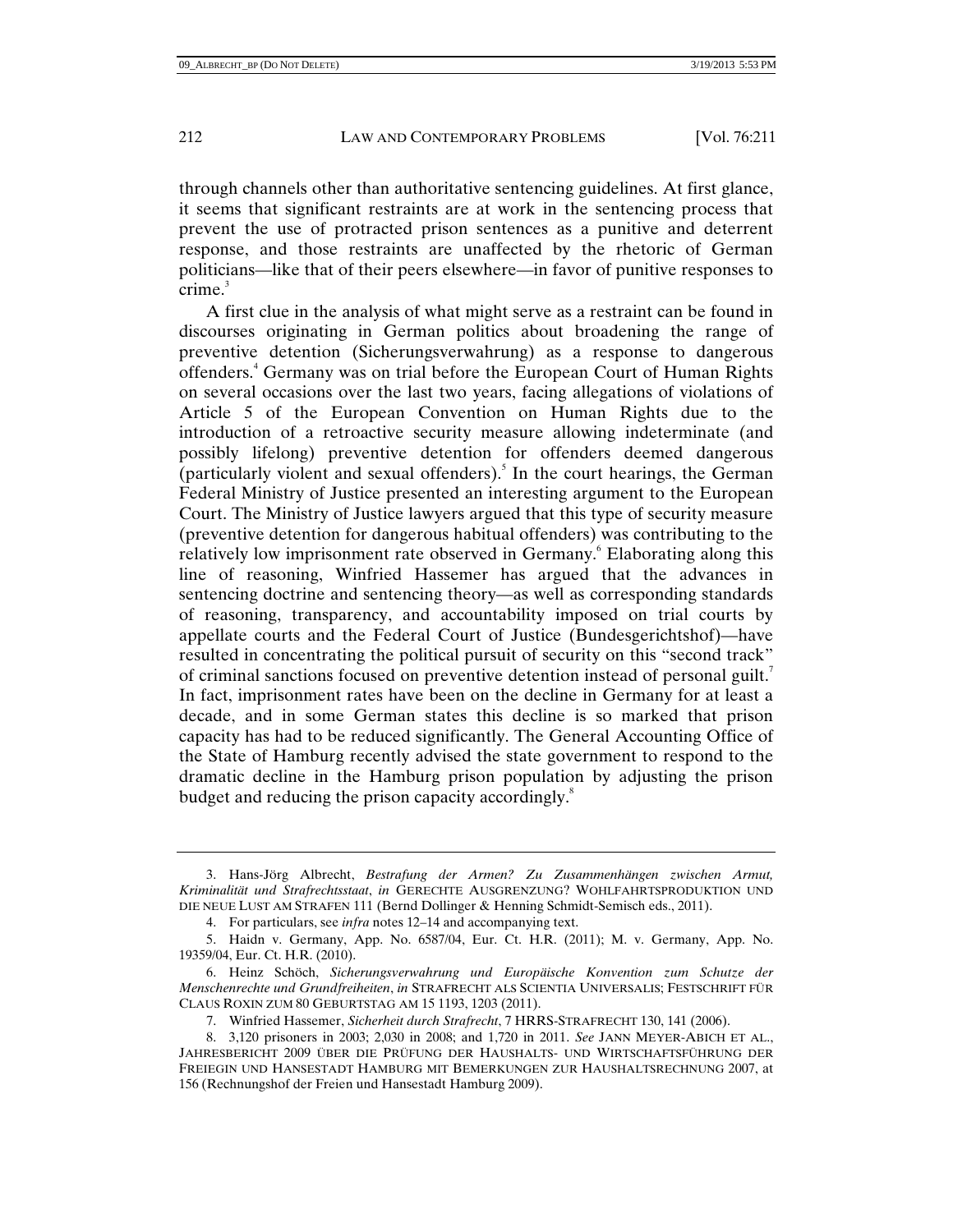The argument brought forward in favor of preventive detention is based on a logic of guilt-dependent criminal punishment, restricting not only the imposition of a criminal sentence, but also the length of a prison sentence. A system of sentencing strictly guided and limited by individual guilt—according to this logic—prevents inflation of prison sentences by sidelining incapacitation and the pursuit of security in the decision-making on criminal punishment in the courts. With a separate track of measures of rehabilitation and security, the German system of criminal sanctions provides for a narrow safety valve that very selectively responds to political and public pressure for security and deterrence.

# II

# AN OUTLINE OF SENTENCING AND CRIMINAL SANCTIONS IN GERMANY

Germany has adopted a two-track system of criminal sanctions: one track for criminal punishment (which requires a finding of guilt and the determination of a fine or a prison sentence) and another providing for socalled measures for rehabilitation and protection of public security.<sup>9</sup> These second-track measures do not depend on personal responsibility; they are not considered to carry blame. Instead, they are the consequence of a finding of dangerousness (based on assessments of risks presented to the court by forensic psychologists or psychiatrists) and a corresponding need for treatment or preventive detention. This two-track approach is based on the belief that proportional punishment limited by the principle of personal guilt may not be sufficient to respond effectively (in terms of public protection) to habitual offenders or offenders suffering from mental diseases or addictions to alcohol or drugs who are likely to recidivate. German criminal law (as well the criminal law of other continental European countries, such as Denmark, Austria, and Switzerland) therefore provides for a line of criminal sanctions that pursues prevention of serious recidivism alone. Measures of treatment and security address three groups of criminal offenders deemed to be particularly at risk of serious recidivism: the mentally ill, the addicted, and the habitual offender.<sup>10</sup> These groups figured prominently as early as in nineteenth century conceptions of crime and punishment.<sup>11</sup> In Germany, preventive detention (Sicherungsverwahrung) may be imposed in place of a prison sentence of two years or more if—besides some formal conditions referring to prior convictions—the status of a habitual felon and dangerousness are established.<sup>12</sup> Starting in 1998, a series of criminal law amendments driven by political

 <sup>9.</sup> Hans-Jörg Albrecht, *Security Gaps: Responding to Dangerous Sex Offenders in the Federal Republic of Germany*, 16 FED. SENT'G REP. 200, 200 (2004).

 <sup>10.</sup> HEINZ KAMMEIER, MAßREGELRECHT (1995).

 <sup>11.</sup> DEVIANCE ET SOCIETE, RISQUE, DANGEROSITE ET SECURITE: RENAISSANCE ET MUTATIONS DE LA DEFENSE SOCIALE 34 (Christian N. Robert & Michel van de Kerchove eds., 2010).

 <sup>12.</sup> STRAFGESETZBUCH [STGB] [CRIMINAL CODE], Nov. 13, 1998, BUNDESGESETZBLATT [BGBL. I] 3322, § 66.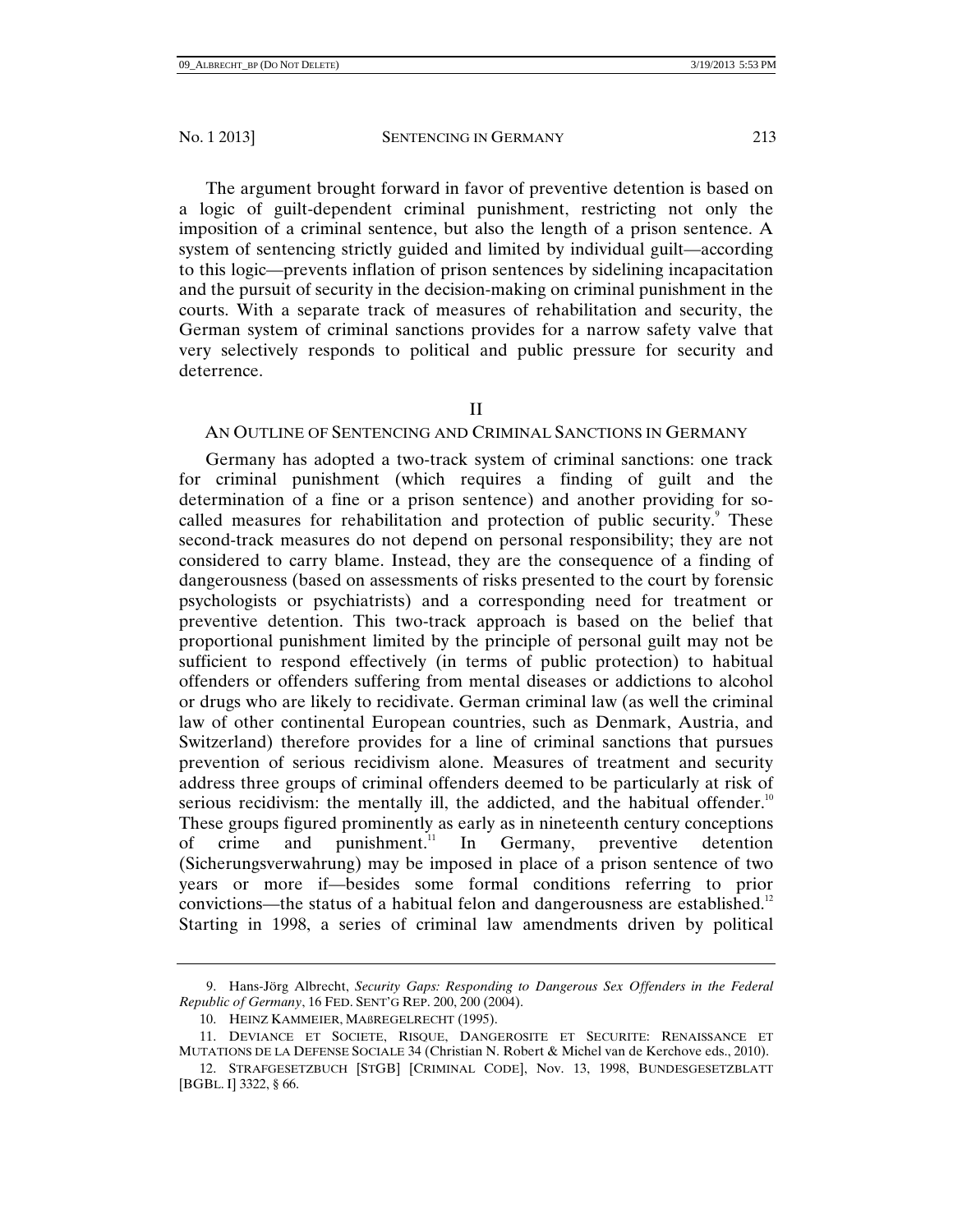concerns about dangerous sexual offenders widened the legal scope of the preventive sentence significantly,<sup>13</sup> making it applicable retroactively and providing for the possibility of its imposition after a prison sentence has been served. Retroactive application and post-enforcement sentence imposition ultimately brought Germany before the European Court of Human Rights (after the Federal Constitutional Court had turned down challenges by detainees on the ground that the prohibition of retroactivity would apply to criminal punishment only $l^4$ .

The system of sentencing and criminal sanctions implemented in Germany includes substantive and procedural elements.15 The substantive elements are found in the criminal penalties provided in the criminal code as well as their minimum and maximum ranges, criminal offense statutes carrying each a minimum and maximum penalty, and statutory prescriptions as regards the choice between different criminal sanctions such as day fines and prison sentences. The basic rule on sentencing mentions personal guilt as the decisive factor in determining the sentence, but concedes that the impact of the sentence on the offender should be taken into account.<sup>16</sup> Moreover, a non-exhaustive list of offense and offender-related elements must be considered when it comes to determining the sentence.<sup>17</sup> Beyond that, the sentencing rule says only that characteristics that establish a criminal offense may not be used to justify a particular sentence.<sup>18</sup> The code gives explicit consideration to the victim and victim–offender reconciliation, allowing for mitigation in cases of seriously attempted or completely achieved reconciliation.<sup>19</sup> Recently, a crown-witness provision was introduced that provides for a sentencing discount, too.<sup>20</sup> Particular rules address sentencing of multiple offenses; $^{21}$  they demand a cumulative sentence (separate and consecutively enforceable sentences may not be imposed) and result in mandatory sentencing discounts.<sup>22</sup> In cases of statutorily defined mitigating circumstances (most importantly, diminished responsibility, participation in the form of aiding and abetting, and attempt), minimum penalties are lowered significantly.<sup>23</sup> A mandatory and general

- 20. *Id.* § 46b.
- 21. *Id.* §§ 52–55.
- 22. *Id.* § 54.
- 23. *Id.* § 49.

 <sup>13.</sup> For a summary of reforms, see Jörg Kinzig, *Die Neuordnung des Rechts der Sicherungsverwahrung*, 4 NEUE JURISTISCHE WOCHENSCHRIFT 177 (2011).

 <sup>14.</sup> Grischa Merkel, Case Note, *Retrospective Preventive Detention in Germany: A Comment on the ECHR Decision* Haidn v. Germany *of 13 January 2011*, 12 GERMAN L.J. 968 (2011).

 <sup>15.</sup> Hans-Jörg Albrecht, SIMPLIFICATION OF CRIMINAL PROCEDURE SETTLEMENTS OUT OF COURT: A COMPARATIVE STUDY OF EUROPEAN CRIMINAL JUSTICE SYSTEMS, 20–23 (2001); Hans-Jörg Albrecht, *Sentencing and Punishment in Germany*, *in* PENAL REFORM IN OVERCROWDED TIMES 139 (Michael Tonry ed., 2001).

 <sup>16.</sup> STGB, Nov. 13, 1998, BGBL. I at 3322, § 46.

 <sup>17.</sup> *Id.*

 <sup>18.</sup> *Id.*

 <sup>19.</sup> *Id.* § 46a.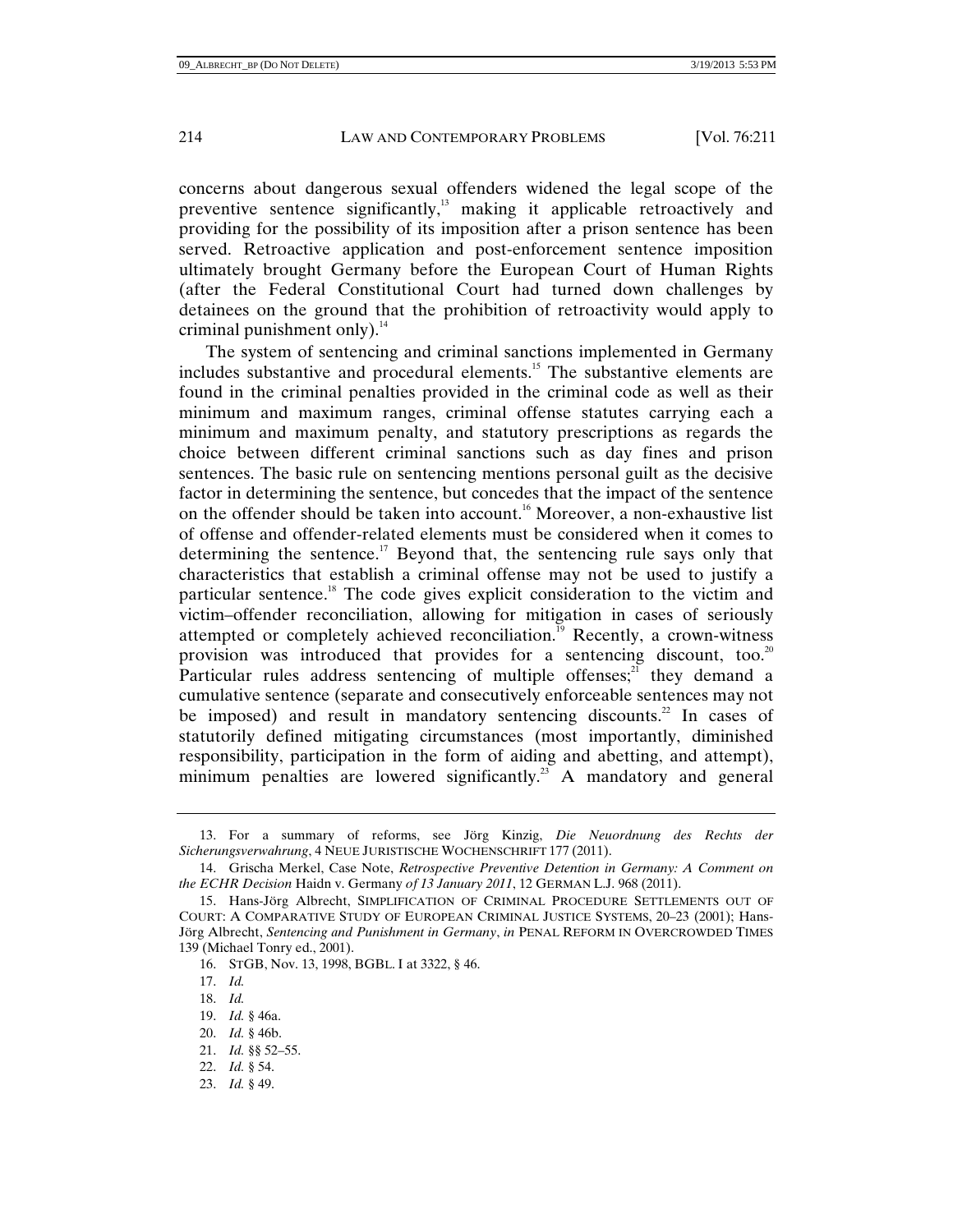statutory minimum for recidivists was abolished in 1986 (the minimum had previously been raised to six months but was considered to have no practical relevance), but recidivism as an aggravating factor was introduced specifically for sexual abuse offenders in a 2003 criminal law amendment. $24$ 

The procedural elements affecting sentencing refer to simplified criminal proceedings that—if applied—severely restrict the range of penalties available (day fines and suspended prison sentences up to one year may be imposed), $^{25}$ and to the recently introduced formal rules on sentence bargaining; further procedural elements concern the duty to give detailed reasons in writing<sup>26</sup> and the rules that allow for a review of sentencing decisions by the High Court or Federal Court of Justice. The duty to give detailed reasons in writing is suspended if both prosecutor and defense waive the right to appeal, resulting in the verdict becoming immediately final.<sup>27</sup>

The German system of criminal sanction is simple and provides for only two penal sanctions: day fines and imprisonment. Day fines come with a minimum of five-day fines and a maximum of 360-day fines; prison sentences in general may range from one month to fifteen years. The amount of a day fine unit (reflecting the net income of the defendant) may range from  $\epsilon$ 1 to  $\epsilon$ 30,000. Life imprisonment is almost exclusively restricted to murder, and the minimum period to be served before a lifer may be paroled is set at fifteen years. Prison sentences of up to two years may be suspended and conditions (fine, compensation, or community service) may be attached. The choice between a day fine and a short prison sentence (below six months) is strictly regulated (after a major law reform in 1969), $^{28}$  giving priority to day fines and imposing a duty on courts to explain in writing why the priority rule should not apply. Most criminal offense statutes do not prescribe a minimum sentence but define the maximum penalty only. For offenses considered the most serious, minimum penalties are statutorily defined, and the most common minimum penalty is one-year imprisonment. However, for selected serious crimes (in particular, aggravated robbery, rape, drug trafficking, and homicide) the minimum is raised to two, three, or five years, and, in exceptional cases, to ten years. But such increased minimums regularly come with a provision that reopens the minimum and provides for a lesser minimum in cases of crimes of "less seriousness" ("minder schwere Fälle"). In almost all of these cases, reduced minimums result in the possibility of suspending a prison sentence. A full criminal trial can be circumvented by resorting to simplified procedures and the

 <sup>24.</sup> Hans-Jörg Albrecht, *Sexualstrafrecht—Reformen und Ergebnisse*, 59 RECHT DER JUGEND UND DES BILDUNGSWESENS 148, 154 (2011).

 <sup>25.</sup> STRAFPROZESSORDNUNG [STPO] [CODE OF CRIMINAL PROCEDURE], Apr. 7, 1987, BGBL. I at 1074, § 407.

 <sup>26.</sup> *Id.* § 267.

 <sup>27.</sup> *Id.*

 <sup>28.</sup> ERSTES GESETZ ZUR REFORM DES STRAFRECHTS (STRRG) [FIRST LAW AMENDING CRIMINAL LAW], June 25, 1969, BGBL. I at 645.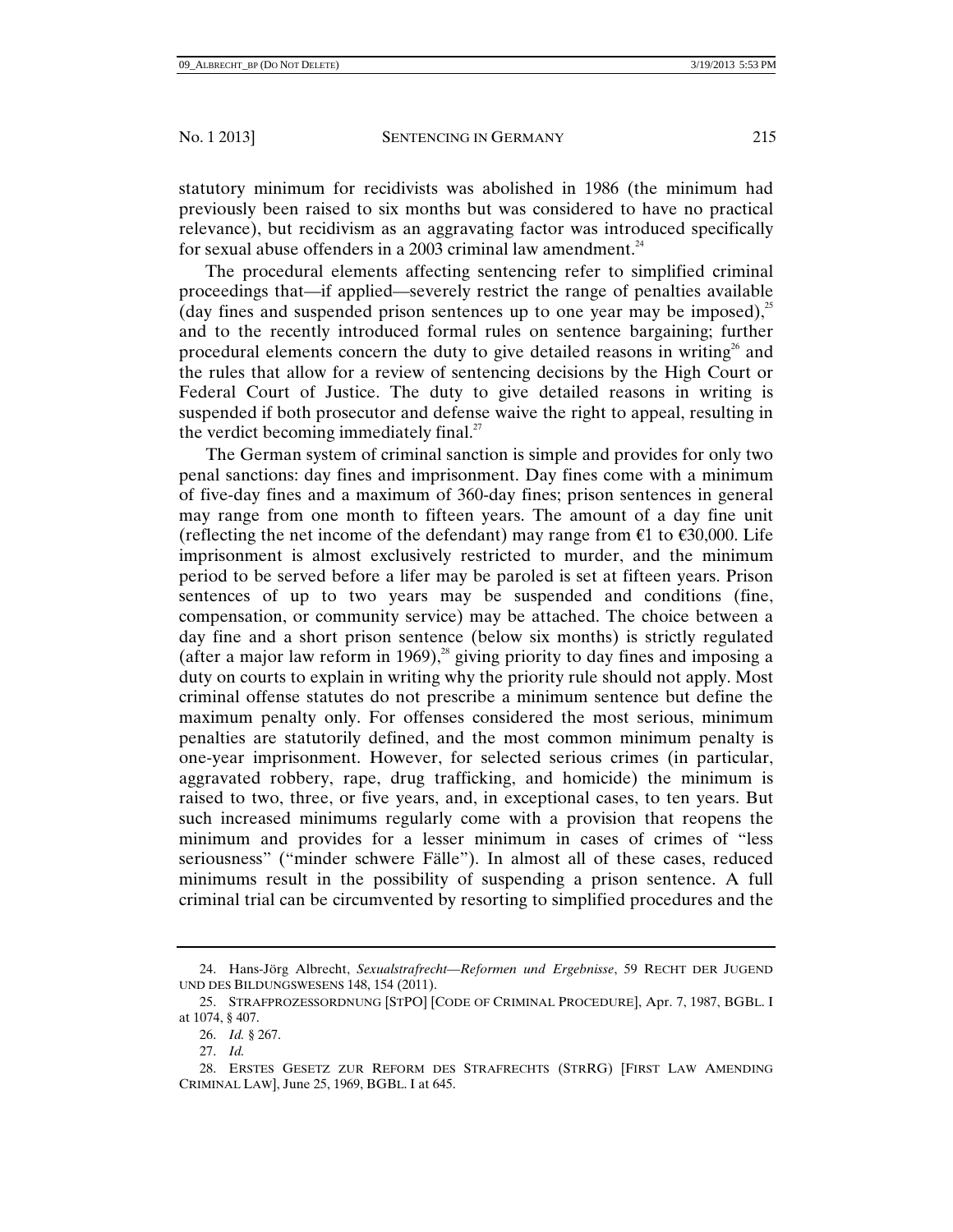imposition of a penal order (Strafbefehl). A so-called penal order does not require a trial, but restricts the sentence imposed in the penal order to a day fine or a suspended sentence of imprisonment of a maximum of one year.<sup>29</sup>

Summarizing some of the characteristics of the German system of sentencing and sanctions that follow simply from substantive and procedural rules and that are of relevance for the analysis of stability, we find:

(a) No effective statutory and mandatory minimums,

- (b) Strict obligations to justify sentencing in detail and in writing,
- (c) Incentives to resort to lower penalty ranges with provisions for
	- (i) Simplified proceedings, and
	- (ii) Reduced obligations to give reasons for sentencing,
- (d) Strict limitation of prison sentences to a fifteen-year maximum,

(e) Multiple-offense sentencing statutes preventing separately enforceable sentences, and

(f) A two-track system of criminal sanctions that separates preventive and retributive functions.

#### III

#### CRIME, SENTENCING, AND STABILITY: COMPARATIVE PERSPECTIVES

Over the last two decades, prisoner rates have increased significantly in many European countries, and particularly in North America. When looking at comparative prisoner rates in 2010 and 2011, Germany places in the bottom half of European countries. When looking at the course of imprisonment rates from various countries, Germany turns out to differ from a group of countries that have exhibited, during the last two decades, extreme movements in prisoner rates. The Netherlands, Spain, France, and especially England–Wales experienced a long-term increase in imprisonment rates from the 1980s forward.<sup>30</sup> This rate increase resulted, for example, in a quadrupling of the prison population in the Netherlands and unprecedented prisoner rates in England–Wales and Spain.<sup>31</sup> On the other hand, the Dutch prisons over the last six years have been rapidly emptied, which resulted in the closing of prisons. $32$ Other countries exhibited further growth (particularly France after President Sarkozy put an end to the regular implementation of amnesties).<sup>33</sup>

Michael Tonry has raised the question why—despite facing the same crime problems and displaying the same punitive discourses in the political arena—

 33. René Lévy, *Pardons and Amnesties as Policy Instruments in Contemporary France*, *in* CRIME, PUNISHMENT, AND POLITICS IN COMPARATIVE PERSPECTIVE 551, 580–82 (Michael Tonry ed., 2007).

 <sup>29.</sup> Hans-Jörg Albrecht, SIMPLIFICATION OF CRIMINAL PROCEDURE SETTLEMENTS OUT OF COURT: A COMPARATIVE STUDY OF EUROPEAN CRIMINAL JUSTICE SYSTEMS, 13–14 (2001).

 <sup>30.</sup> *World Prison Brief: Europe*, INT'L CTR. FOR PRISON STUDIES, http://www.prisonstudies.org/ info/worldbrief/?search=europe&x=Europe (last visited Mar. 23, 2012),

 <sup>31.</sup> *Id.*

 <sup>32.</sup> ROB ALLEN, REDUCING THE USE OF IMPRISONMENT: WHAT CAN WE LEARN FROM EUROPE? 5 (2012).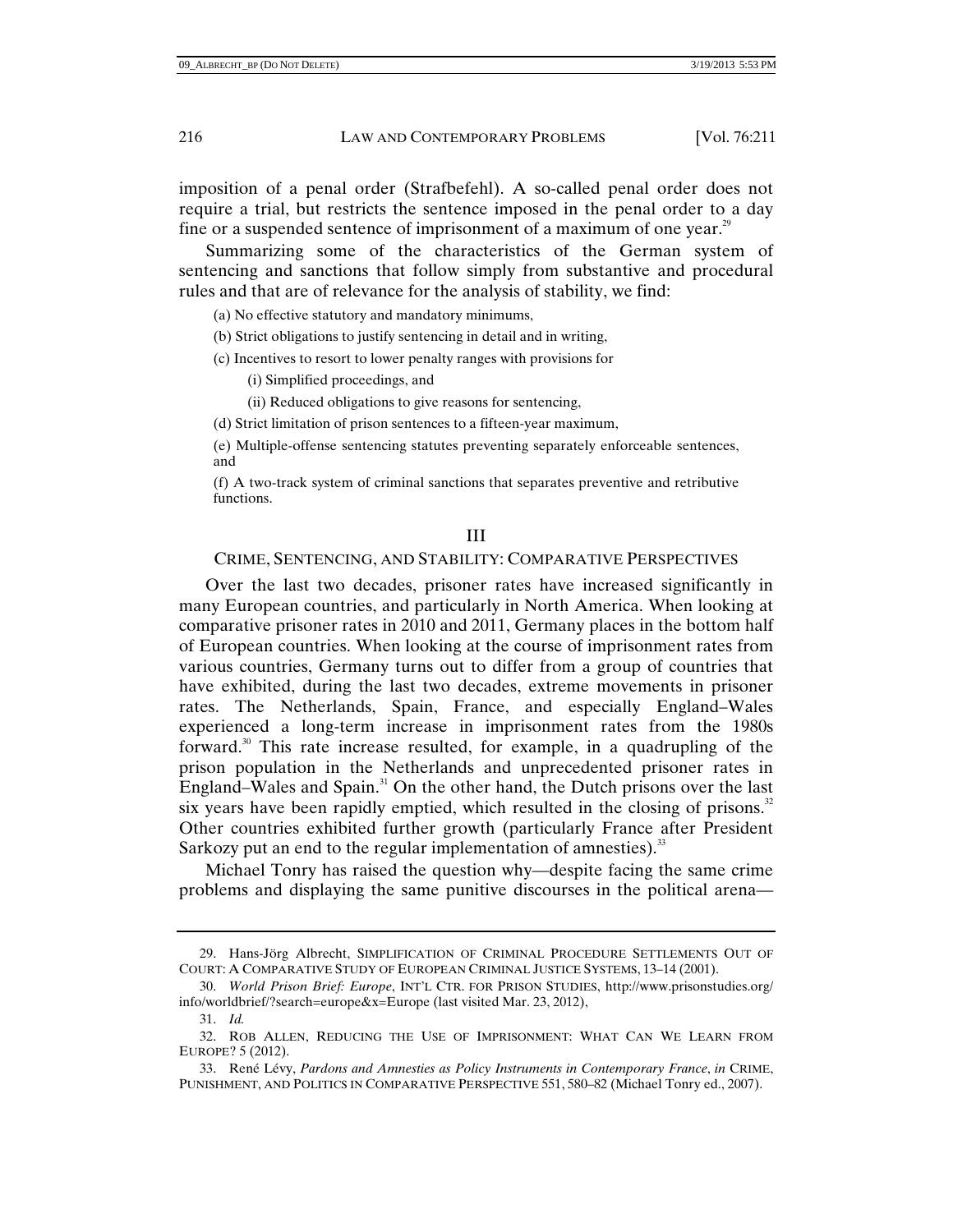German penal policies were not harsher and imprisonment rates higher.<sup>34</sup> From the course of German rates of imprisonment, on display in Graph 2, it seems clear that the crime rate is not strongly correlated with prisoner rates (exhibiting a Pearson correlation coefficient of -.054 in the observed data). Crime evidently does not explain punishment, at least not to a substantial extent and in its most serious form of imprisonment. In the 1960s and 1970s imprisonment rates declined while crime rates increased significantly. From the mid 1970s until the beginning of the 1980s a small window opens demonstrating a parallel increase of crime rates and prisoner rates. In the 1980s until the beginning of the 1990s imprisonment rates declined again while crime rates continued to climb. From the mid 1990s until today the imprisonment rate follows the crime rate in a remarkably stable and consistent way. Prisoner rates, therefore, are driven by policy, sentencing, or both.

In contrast, England–Wales, the United States, Spain, and recently France display a reverse pattern. Rates of imprisonment moved up despite a long-term trend of declining crime rates<sup>35</sup> (for the United States and England–Wales this is accounted for in both police statistics and crime surveys).<sup>36</sup> Stable rates of



Graph 1: Prisoner Rates in Europe and in the United States, 2010–2011 (Most Recent Figures).<sup>37</sup>

 34. Michael Tonry, *Why Aren't German Penal Policies Harsher and Imprisonment Rates Higher?*, 5 GERMAN L.J. 1187 (2004).

 35. THE PEW CTR. ON THE STATES, PRISON COUNT 2010: STATE POPULATION DECLINES FOR THE FIRST TIME IN 38 YEARS (2010); ROY WALMSLEY, WORLD PRISON POPULATION LIST (8th ed. 2009).

 36. JENNIFER L. TRUMAN & MICHAEL R. RAND, NATIONAL CRIME VICTIMIZATION SURVEY: CRIMINAL VICTIMIZATION, 2009 (Georgette Walsh & Jill Duncan eds., 2010); CRIME IN ENGLAND AND WALES 2010/11: FINDINGS FROM THE BRITISH CRIME SURVEY AND POLICE RECORDED CRIME (Rupert Chaplin et al. eds., 2d ed. 2009); INT'L CTR. FOR PRISON STUDIES, *supra* note 30.

37. Source: INT'L CTR. FOR PRISON STUDIES, *supra* note 30.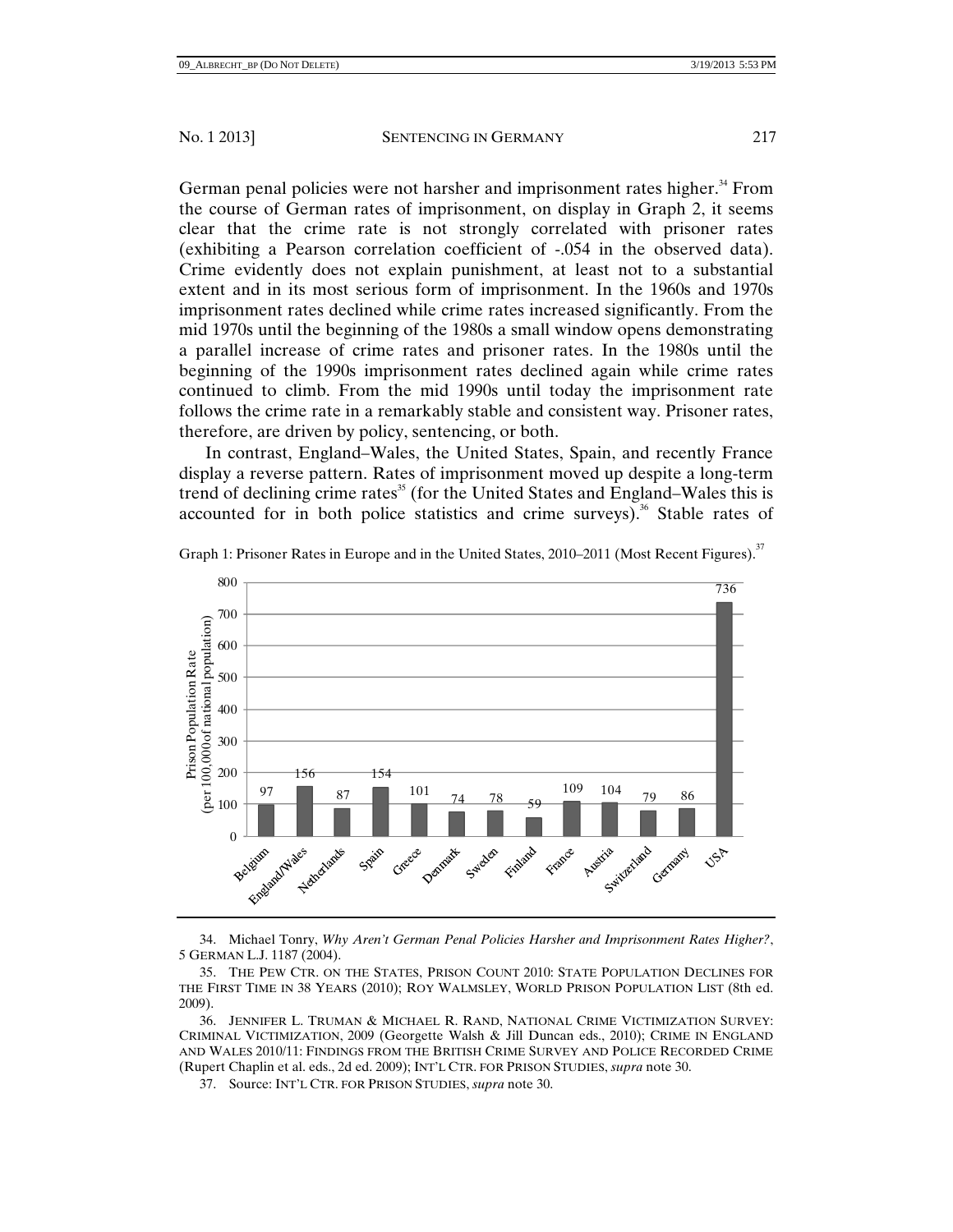imprisonment are observed in most Scandinavian countries, with the exception of Finland where rates of imprisonment declined significantly during the 1990s.<sup>38</sup>

The course of imprisonment rates in Germany sometimes follows the course of crime rates, but also consistently responds to criminal law reforms that restrict imprisonment or offer alternatives to imprisonment. The drop in the number of prisoners in the second half of the 1960s was caused by the introduction of a rule giving priority to day fines and requiring detailed reasoning when courts resort to short-term prison sentences.<sup>39</sup> The drop occurring in the 1980s reflects the impact of a criminal law amendment lowering the legal requirements to suspend a prison sentence.<sup>40</sup>

International comparative research on criminal sanctions and sentencing is still in its infancy. Research so far has dealt with various approaches to explain increases (and, to a lesser extent, decreases) in prison populations. Increases in prisoner rates are commonly linked to a growth in the demand for punishment. Public opinion has been perceived as crucial in understanding the increase in prison populations in some countries.41 However, it is evident that the course of



Graph 2: Rates of Imprisonment and Crime in Germany 1961 Through 2010.<sup>42</sup>

 38. Tapio Lappi-Seppälä, *Reducing the Prison Population: Long-Term Experiences from Finland*, *in* CRIME POLICY IN EUROPE 139, 148–49 (Council of Europe ed., 2004).

39. STGB, Nov. 13, 1998, BGBL. I at 3322, § 47.

 40. 23. STRAFRECHTSÄNDERUNGSGESETZ [CRIMINAL LAW AMENDMENT ACT], Apr. 13, 1986, BGBL. I at 393.

 41. Arie Freiberg & Karen Gelb, *Penal Populism, Sentencing Councils and Sentencing Policy*, *in* PENAL POPULISM, SENTENCING COUNCILS AND SENTENCING POLICY 1, 3 (Arie Freiberg & Karen Gelb eds., 2008).

 42. Sources: Bundeskriminalamt: Polizeiliche Kriminalstatistik 1961–2010. Wiesbaden 1962–2011; Statistisches Bundesamt: Strafvollzug 1961–2010. Wiesbaden 1962–2011.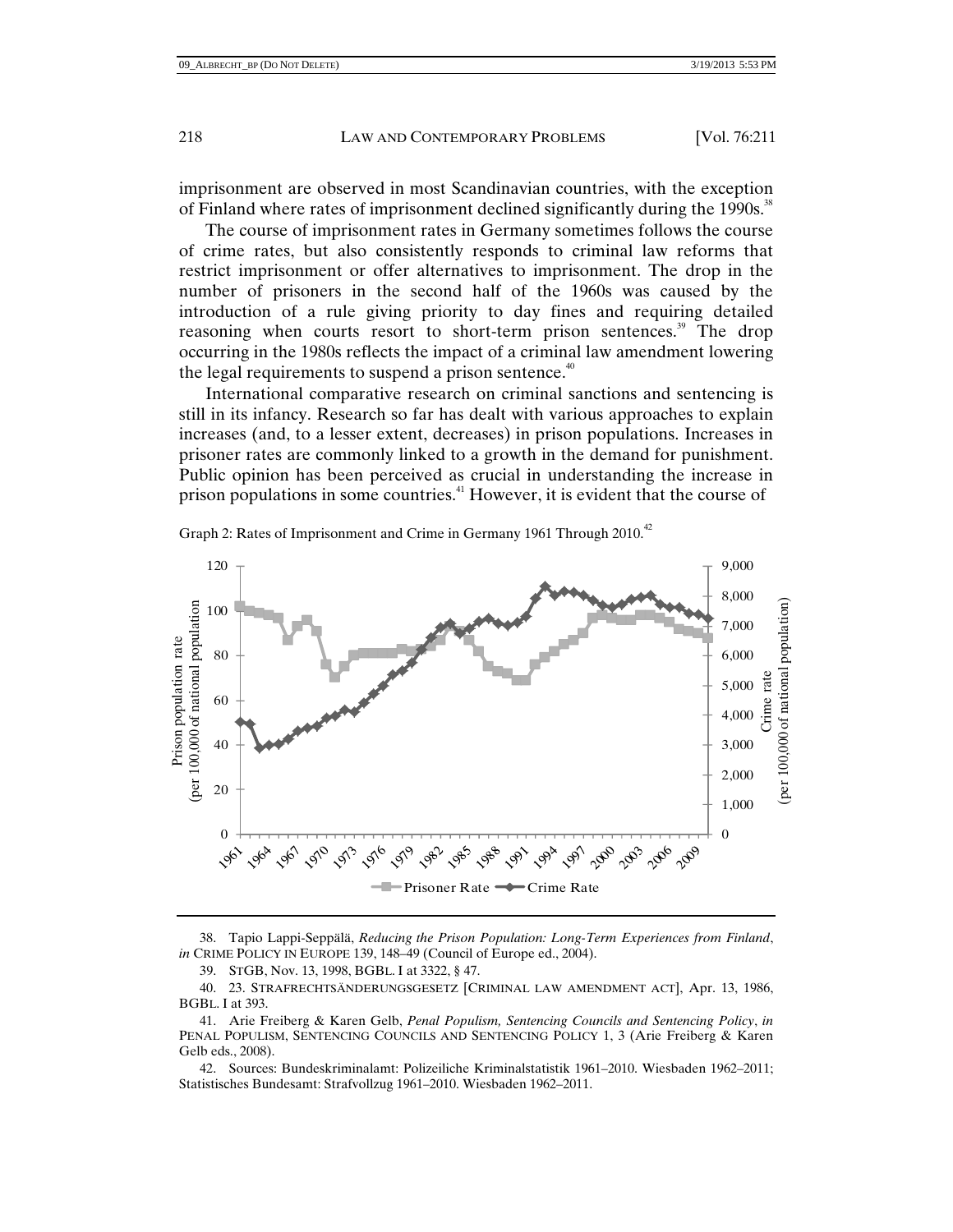imprisonment and the trends in the size of prison populations do not follow a common set of variables or conditions. Developments in prison populations are diverse and reflect—as Tonry and Farrington recently observed—idiosyncrasies that necessitate careful analysis of individual national systems of sanctions and criminal justice. $43$ 

Political will as to what role prison sentences should play in a system of criminal sanctions and how they should be enforced certainly holds a central place in explanations of the differences in prison populations. A major impact on the size of prison populations can be expected from deliberate political decisions to cut down the use of imprisonment. Examples can be drawn from decisions made by Austrian and German parliaments to reduce the use of shortterm prison sentences (up to six months) in the  $1960s<sup>44</sup>$  Finland opted also for a major change in the use of prison sentences when making a decision to adopt practices implemented in other Scandinavian countries.<sup>45</sup> Both examples, the German–Austrian as well as the Finnish, also demonstrate what is needed to initiate political discourses and ultimately political changes that reduce the prison population effectively: a justificatory system or a narrative that is politically acceptable, that endorses decarceration policies or alternatives to imprisonment, and that is embraced by the legal professions to whom the implementation of crime policies is entrusted.<sup>46</sup> The narrative drawn from the program of Franz von Liszt<sup>47</sup> was very successful when Germany and Austria implemented a criminal policy that gave priority to fines and drastically cut back short prison sentences in the 1960s. In Finland, it was evidently the desire to fall in line with the rest of the Scandinavian countries that resulted in adopting a decarceration policy that decreased the prison population significantly. $48$ 

However, it is not clear how such narratives are put to work effectively and, in particular, how they achieve insertion into the collective conscience and value system of the judiciary and other legal professions.

The Finnish case shows that discourses on the role of prison sentences and the size of the prison population may be initiated by placing national prison figures and sentencing practices into a comparative perspective.<sup>49</sup> In the 1990s in

 48. Hanns von Hofer, Tapio Lappi-Seppälä & Lars Westfelt, NORDIC CRIMINAL STATISTICS 1950–2010, at 16 (8th ed. 2012); Lappi-Seppälä, *supra* note 37.

 <sup>43.</sup> Michael Tonry & David P. Farrington, *Punishment and Crime Across Space and Time*, *in* CRIME AND PUNISHMENT IN WESTERN COUNTRIES, 1980–1999, at 1 (Michael Tonry & David P. Farrington eds., 2005).

 <sup>44.</sup> HANS-HEINRICH JESCHECK & GERHARDT GREBING, DIE GELDSTRAFE IM DEUTSCHEN UND AUSLÄNDISCHEN RECHT 39, 663–664 (1978).

 <sup>45.</sup> Lappi-Seppälä, *supra* note 37.

 <sup>46.</sup> James B. Jacobs, *Finding Alternatives to the Carceral State*, 74 SOC. RES. 695 (2007).

 <sup>47.</sup> Franz von Liszt, *Der Zweckgedanke im Strafrecht*, 3 ZEITSCHRIFT FÜR DIE GESAMTE STRAFRECHTSWISSENSCHAFT 33 (1883) (arguing that imprisonment without long-term rehabilitative efforts would particularly make first-time offenders worse, and therefore criminal punishment in the lower scales of seriousness should not exceed a fine).

 <sup>49.</sup> Tapio Lappi-Seppälä, *Penal Policy in Scandinavia*, 36 CRIME & JUST. 217, 233-44 (2007).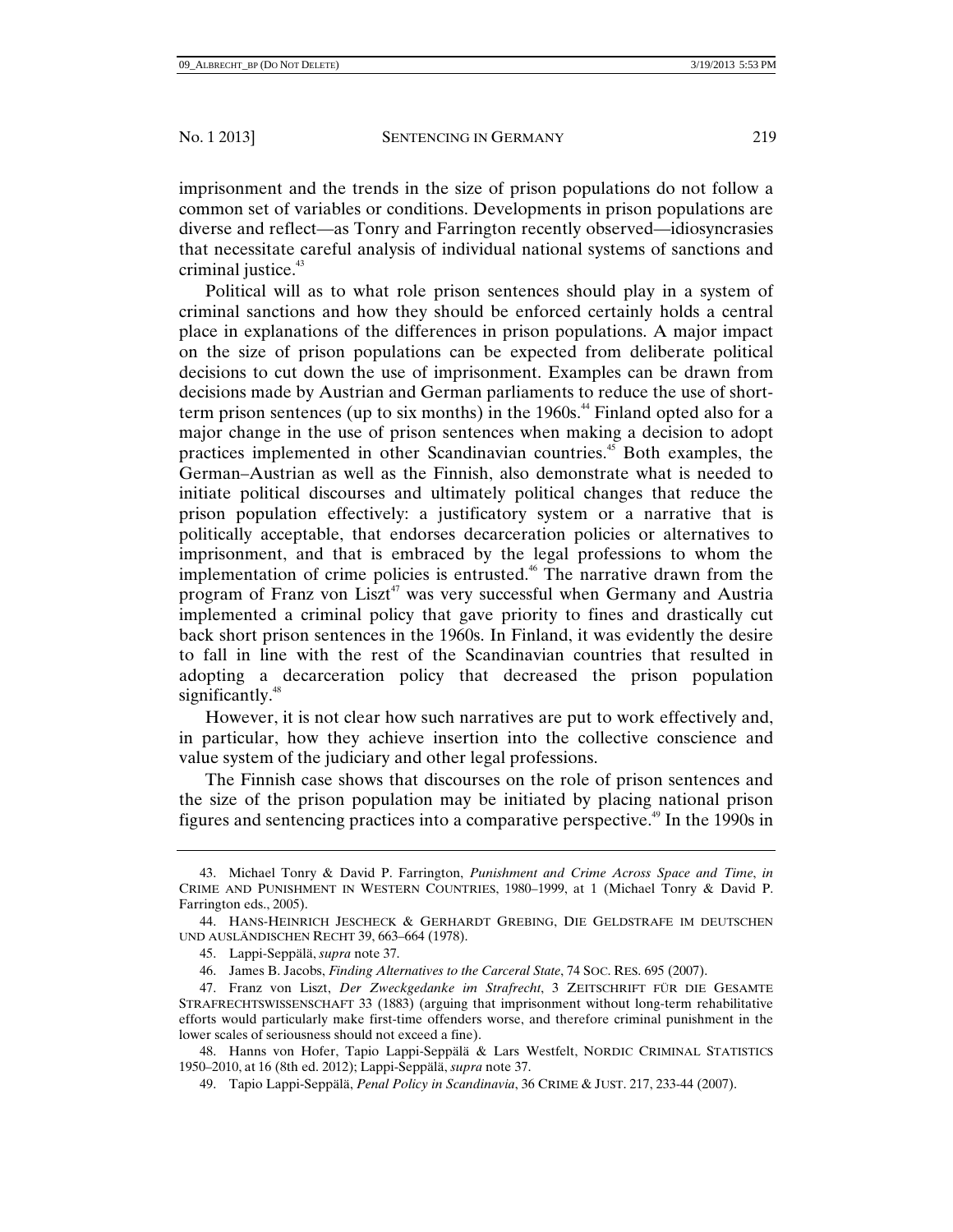Australia, the question was raised why New South Wales would experience a much higher prisoner rate than the demographically similar state of Victoria.<sup>50</sup> The research suggested a mix of causes. In New South Wales, more imprisonment for fine default, longer prison sentences, and a higher rate of custodial sentences can be observed; whereas Victoria makes use of an additional alternative, periodic detention. Such comparisons seem to become effective within clusters of countries (or political entities) that are, due to various reasons, close to each other. However, comparisons may also result in discourses that point towards sentence enhancements and increases in the size of the prison population. At the occasion of the publication of English prison figures in 2005, the Chairman of a Northern Irish political party expressed surprise when he noticed that Northern Ireland had prison population figures of half of those documented for England–Wales.<sup>51</sup> Referring to pressing issues of violence and security, it was then stated that the public would not understand that Northern Ireland resorts very rarely to imprisonment.

The questions to be answered now concern, first, how stability in sentencing outcomes can be demonstrated other than by the rather crude measures of imprisonment rates, and, second, what explains stability in basic patterns of sentencing, if stability can be observed.

# IV

## MEASURES OF STABILITY IN SENTENCING

Stability of sentencing can be observed when looking at the course of the structure of criminal sanctions. In this respect, Germany displays a remarkably stable pattern. Between 1970 and 2010, the structure of criminal penalties evidently did not change at all. In 1970, after a political decision to give priority to fines, fines accounted for more than 80% of criminal penalties—the same proportion that can be found in 2010. In between, minor fluctuations reflect "white noise" only.<sup>52</sup>

When considering developments in the second track (measures of rehabilitation and security), we find a long-term decline in the number of offenders sentenced to incapacitating preventive detention. This trend was reversed in the mid-1990s, when dangerous-sexual-offender legislation widened the applicability of preventive detention.<sup>53</sup> This development was stopped by a

 <sup>50.</sup> PATRICIA GALLAGHER, NEW SOUTH WALES BUREAU OF CRIME STATISTICS AND RESEARCH, WHY DOES NSW HAVE A HIGHER IMPRISONMENT RATE THAN VICTORIA? (1995).

 <sup>51.</sup> *Surprise at Prison Population Figures*, THE ALLIANCE PARTY OF N. IR. (Sept. 11, 2005), http://web.archive.org/web/20050926143117/http://www.allianceparty.org/news.asp?id=1576 (internet archive).

 <sup>52.</sup> WOLFGANG HEINZ, DAS STRAFRECHTLICHE SANKTIONENSYSTEM UND DIE SANKTIONIERUNGSPRAXIS IN DEUTSCHLAND 1882–2008, at 67 (2010).

 <sup>53.</sup> JÖRG KINZIG, DIE LEGALBEWÄHRUNG GEFÄHRLICHER RÜCKFALLTÄTER: ZUGLEICH EIN BEITRAG ZUR ENTWICKLUNG DES RECHTS DER SICHERUNGSVERWAHRUNG (2010); Jörg Kinzig, *Das Recht der Sicherungsverwahrung nach dem Urteil des EGMR in Sachen M. gegen Deutschland*, 30 NEUE ZEITSCHRIFT FÜR STRAFRECHT 233 (2010).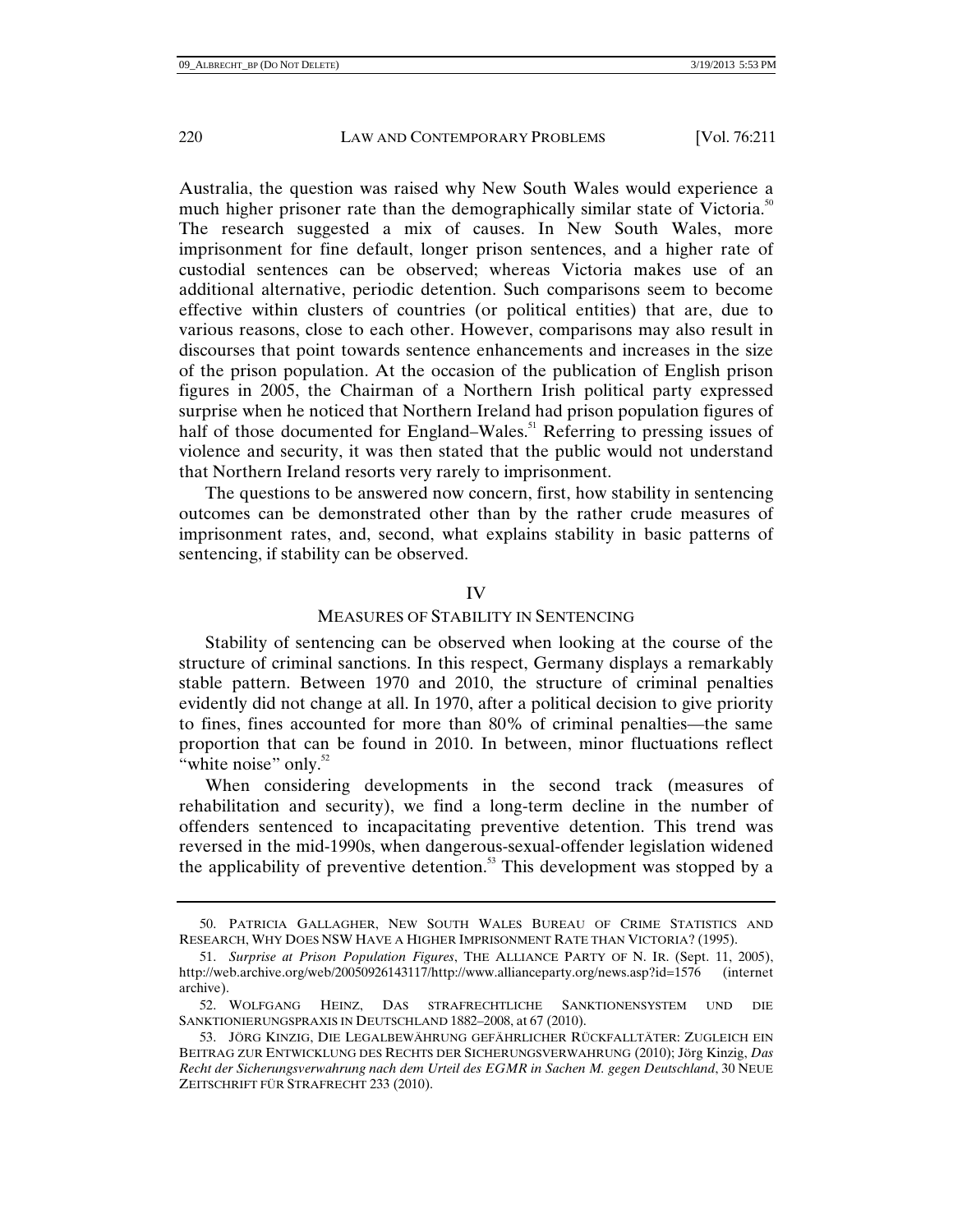series of decisions of the European Court of Human Rights mentioned above<sup>54</sup> and ultimately by a landmark decision of the German Federal Constitutional Court<sup>55</sup> declaring all second track provisions related to preventive detention (Sicherungsverwahrung) to be unconstitutional (due to violation of the principle of proportionality) and fixing a time limit of 2013 for the Federal Parliament to enact legislation in line with the Basic Law (Grundgesetz, German Constitution). However, the absolute number of offenders sentenced to preventive detention and confined after having served a prison sentence was always relatively small, amounting in the year 2010, for example, to 101 cases (preventive detainees never comprised more than 1% of the prison population at large).<sup>56</sup> Such small numbers certainly will not affect the structure (and stability) significantly; the existence of such a group of detainees characterizes a penal system that exposes a few offenders to extreme (indeterminate and possibly lifelong) measures of security in exchange for routine sentence application in the first track of criminal sanctions. As mentioned in the introduction, Hassemer has interpreted the role of the second track as relieving the system of criminal penalties and sentencing from pressure to consider dangerousness and security when imposing criminal punishment. A system of punishment determined and restricted by personal guilt will be in all societies focused on risk and the management of risk—confronted with an enormous pressure to accept risk and the prevention of risk as a salient goal.<sup>57</sup> With a twotrack system, risk management can be channeled to measures of security that follow a different logic of implementation.

Another way of making stability in sentencing and sentencing outcomes visible concerns patterns in the length of imprisonment imposed and the course these patterns take. Four cases will be presented: burglary, aggravated robbery, rape, and homicide. These offenses were chosen because they represent varying degrees of policy choices as regards resorting to prison sentences due to different minimum sentences prescribed by the offense statutes. Although robbery, rape, and homicide offense statutes prescribe minimum penalties,<sup>58</sup> these statutes also include rules that lower the minimum penalty for "less

 <sup>54.</sup> See *supra* note 5.

 <sup>55.</sup> Bundesverfassungsgericht [BVerfG] [Federal Constitutional Court] May 22, 2009, 2 ENTSCHEIDUNGEN DES BUNDESVERFASSUNGSGERICHTS [BVerfGE] 2365.

 <sup>56.</sup> STATISTISCHES BUNDESAMT, RECHTSPFLEGE—STRAFVERFOLGUNG 2010, 331 (2011).

 <sup>57.</sup> Hassemer, *supra* note 7, at 133.

 <sup>58.</sup> The minimum penalty for burglary is three months. STGB, Nov. 13, 1998, BGBL. I at 3322, § 243. The minimum penalty for rape is two years (until the end of the 1990s—in 1998, as a result of expanding the offense statute and including marital rape cases and sexual assault in general, the minimums were differentiated into one, two, three, and five year categories). *Id.* § 177. The aggravatedrobbery offense statute prescribed a minimum penalty of five years imprisonment (until the end of the 1990s, then the minimum was split up into three years and five years attached to different sets of aggravating circumstances). *Id.* § 250. Murder carries life. *Id.* § 211. And voluntary homicide carries five years. *Id.* § 212. For rape, aggravated robbery, and homicide the minimums are statutorily downgraded for less-serious offenses (for rape, six months to one year, *id.* § 177(V), aggravated robbery one year, *id.*  § 250(III), and homicide one year, *id.* § 213).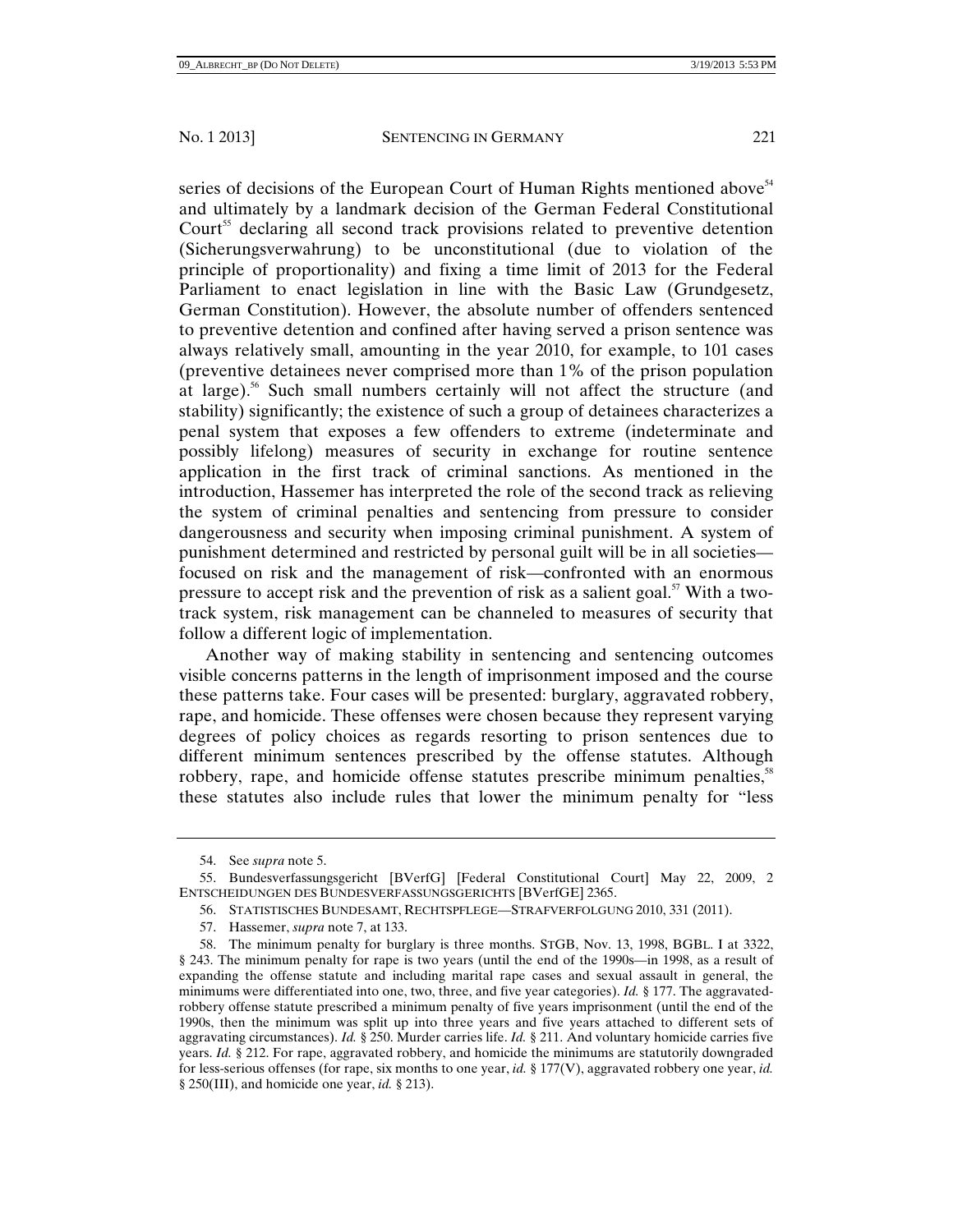serious cases" (of rape, robbery or homicide) to penalty ranges that allow for suspension of a prison sentence. A definition of less serious offenses is not provided by the law, but is left to the assessment of criminal courts, which on appeal is subject to review by the Federal Court of Justice.<sup>59</sup>

Sentencing of burglary cases results—in the thirty-five year period covered in Graph 3—in a stable pattern of prison sentences (and day fines). There is evidence that an amendment mentioned above, $60$  which lifted particular restrictions placed on suspending prison sentences between one and two years, had a significant impact by increasing the rate of suspended prison sentences in burglary cases immediately from about 40% to approximately 60%. However, after this significant increase, the rate of suspended prison sentences tends to become stable again at around 60%. Moreover, the rate of day fines imposed for burglary offenses (a day fine may replace a prison sentence between three and six months) between 1976 and 2010 likewise does not reveal particular trends. The rate does not vary significantly from an average of about 25% during the period under observation. Most importantly, long prison sentences (over two years), despite a statutory maximum prison sentence of ten years, remain consistent and, over a period of thirty-five years, well under 10% of all sentences imposed for burglary. Although burglary and burglars in the 1960s



Graph 3: Prison Sentence Length and Rates of Suspended Prison Sentences for Burglary, 1976–  $2010$  (%).

61. Sources: Statistisches Bundesamt: Strafverfolgung 1976–2010. Wiesbaden 1977–2011.

 <sup>59.</sup> *See* Sönke Gerhold, *Der unbenannte minder schwere Fall im Strafrecht und seine Bedeutung für die Strafzumessung*, 2 ZEITSCHRIFT FÜR DAS JURISTISCHE STUDIUM 260 (2009).

 <sup>60.</sup> See *supra* note 39.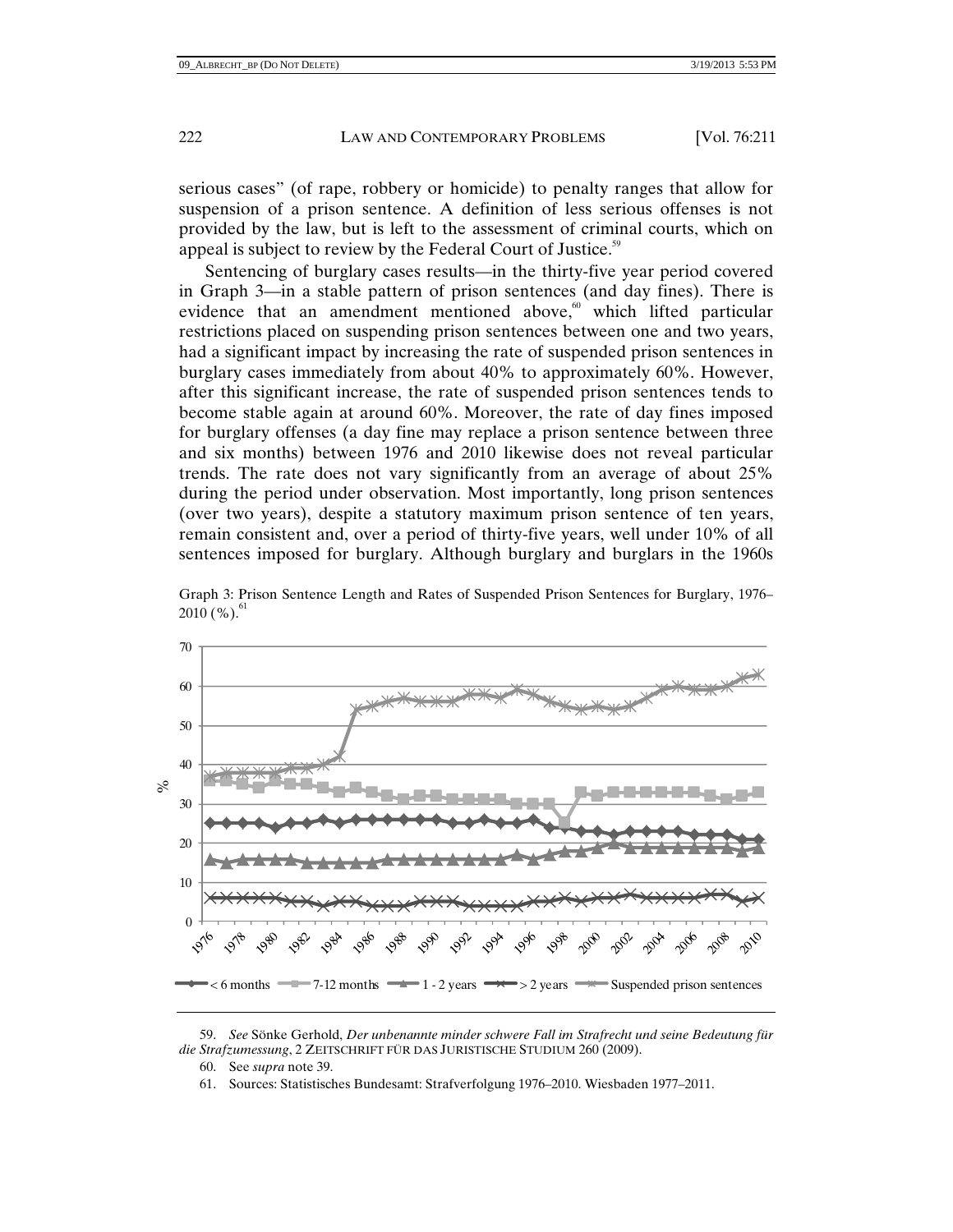were still convenient candidates for the second track and preventive detention due to the large share of recidivists, and in particular recidivists easily passing the formal thresholds of preventive detention (prior convictions and prior prison experience), property offenders moved out of preventive detention since the 1960s. This trend was initiated by court practice in the 1970s and 1980s and then acknowledged in recent amendments restricting imposition of preventive detention essentially to violent crimes. $62$ 

Aggravated robbery carries a minimum prison sentence of five years (since the end of the 1990s, minimums of three and five years) and a statutory maximum of fifteen years. However, the offense statute reduces the minimum penalty to one year if a case of minor seriousness is established.

Graph 4 shows that over a thirty-four year period, consistently around 70– 75% of sentences fall below the statutory minimum of five years (revised in 1998). In the upper half of the regular sentencing range (ten to fifteen years), a stable trend prevails. Imprisonment of more than five years holds a constant level between 1976 and 2010. Changes are evidently confined to the area below the regular minimum penalty and to an exchange of penalties from above five years to prison sentences of between three and five years. A change, indicating a move towards imprisonment of between one and two years, is paralleled by an



Graph 4: Prison Sentence Length and Rates of Suspended Prison Sentences for Aggravated Robbery, 1976–2010  $(\%).$ <sup>63</sup>

 <sup>62.</sup> JÖRG KINZIG, DIE LEGALBEWÄHRUNG GEFÄHRLICHER RÜCKFALLTÄTER: ZUGLEICH EIN BEITRAG ZUR ENTWICKLUNG DES RECHTS DER SICHERUNGSVERWAHRUNG (2010); JÖRG KINZIG, DIE SICHERUNGSVERWAHRUNG AUF DEM PRÜFSTAND: ERGEBNISSE EINER THEORETISCHEN UND EMPIRISCHEN BESTANDSAUFNAHME DES ZUSTANDES EINER MAßREGEL (1996).

 <sup>63.</sup> Sources: Statistisches Bundesamt: Strafverfolgung 1976–2010. Wiesbaden 1977–2011.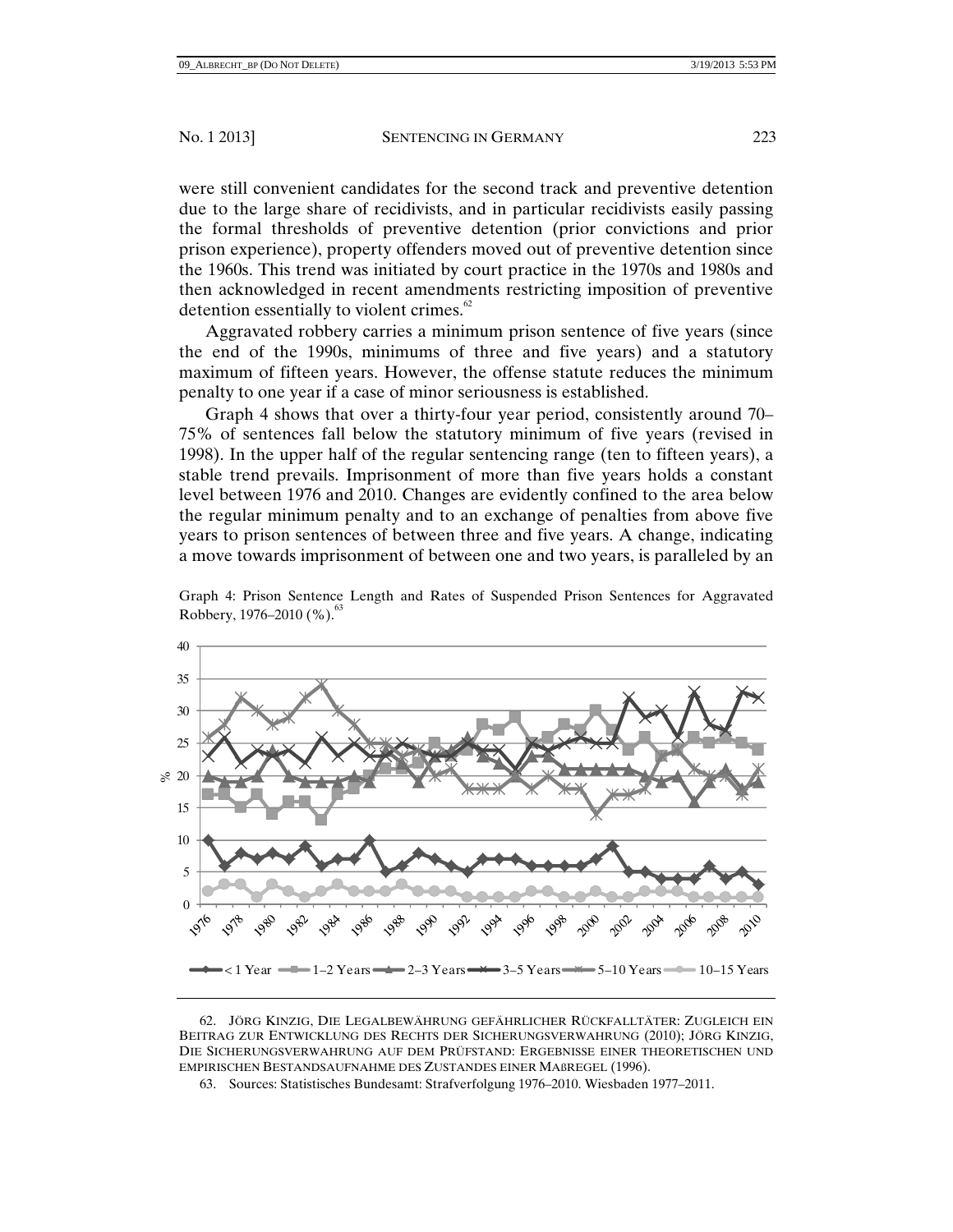increase in suspended prison sentences. In robbery cases, the use of preventive detention remains stable; preventive detention is added to approximately 0.5% of aggravated robbery sentences.

The time series accounting for sentences for rape offenses offers an opportunity not only to look at stability but also at possible effects of a major revision of the rape statute in 1998.<sup>64</sup> This amendment—which went into force in 1998—followed public outrage about sexual murders of children by sexual offenders released on forensic assessments of having a low risk of re-offending.<sup>65</sup> As indicated above, the minimum penalties were differentiated and raised according to various aggravating circumstances.<sup>66</sup> Moreover, restrictions on the security measure of preventive detention have been eased. The amendment went beyond the provision of enhancement of punishment and easing

preventive detention. The amendment responded also to other policy issues, including marital rape as well as same-gender rape.

When looking at sentencing patterns unfolding between 1995 and 2010 in rape cases, two trends can be observed: an increase in prison sentences of one to two years and a parallel increase in the rate of suspended prison sentences.

Graph 5: Prison Sentence Length and Rates of Suspended Prison Sentences for Rape, 1995–2010  $(\%)^6$ 



 64. GESETZ ZUR BEKÄMPFUNG VON SEXUALDELIKTEN UND ANDEREN GEFÄHRLICHEN STRAFTATEN [LAW ON COMBATING SEXUAL CRIME AND OTHER DANGEROUS CRIMINAL OFFENSES], Jan. 26, 1998, BGBL. I at 160.

 65. Hans-Jörg Albrecht, *Die Determinanten der Sexualstrafrechtsreform*, 111 ZEITSCHRIFT FÜR DIE GESAMTE STRAFRECHTSWISSENSCHAFT 863 (1999).

- 66. See *supra* note 58.
- 67. Sources: Statistisches Bundesamt: Strafverfolgung 1995–2010. Wiesbaden 1996–2011.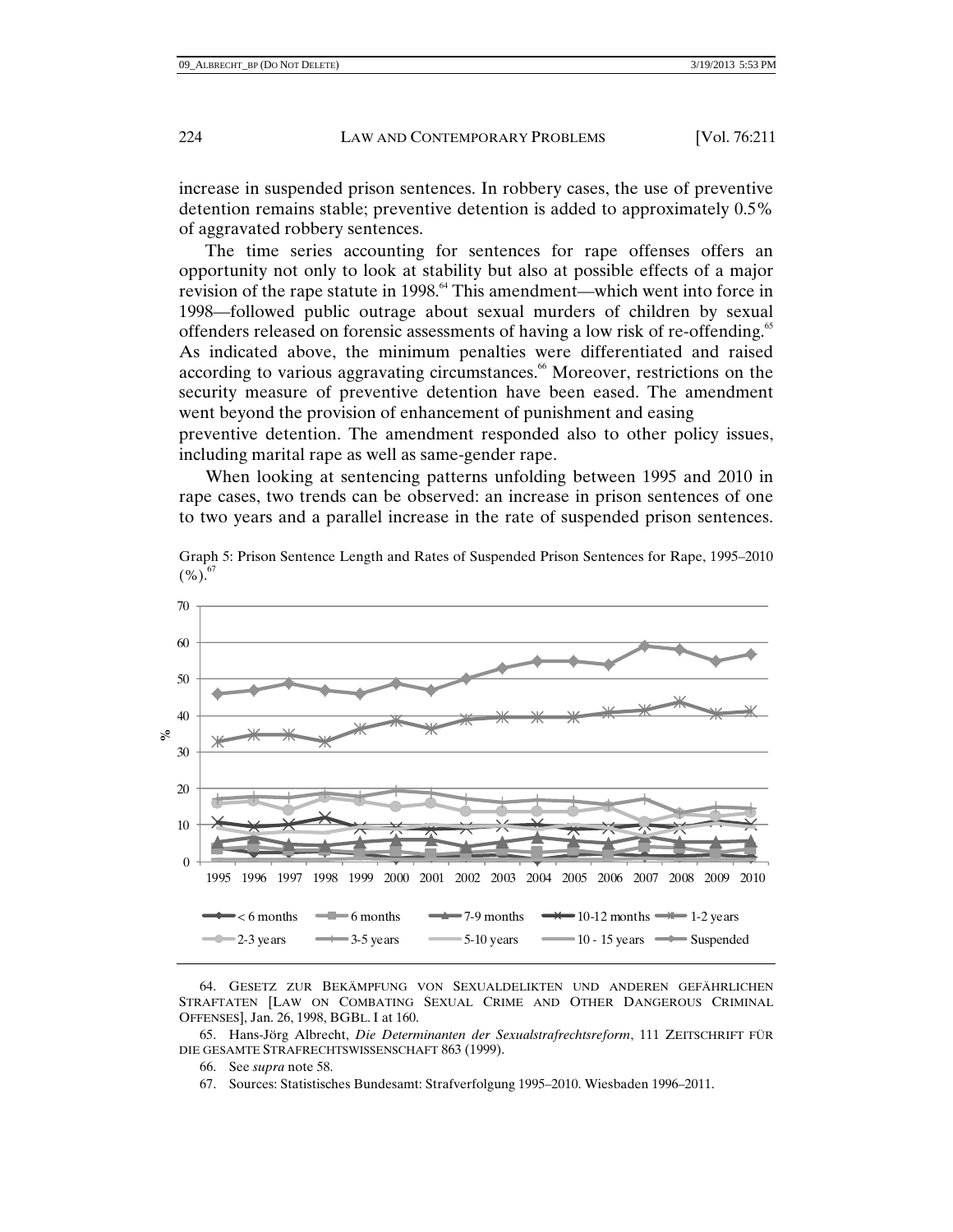The increase in the one to two years category slightly affects other categories of prison sentences.

 From police statistics it is known that during the last twenty years, and evidently influenced by the law reform of 1998, patterns of victim–offender relationships in rape cases known to the police changed.<sup>68</sup> Although the number of stranger rapes reported to police declined, the number of rapes in close partnerships increased. From that it may tentatively be concluded that the changes in the one to two years category and the increase in suspended sentences reflect a change in the structure of rape cases brought to criminal courts. It may be assumed that marital rape cases attract more prison sentences out of the one to two years category, which in turn will also be more likely to be suspended (an assumption that is plausible on the basis of what is known about the effect of the victim–offender relationship on sentencing).<sup>69</sup> Trends in other sentence categories display stability. A look at the imposition of preventive detention during this period reveals a slight increase in absolute numbers (before 1998 preventive detention is imposed on average in eleven cases per year; in the period after 1998 some twenty-one cases are counted per year).





 <sup>68.</sup> *PKS-Zeitreihen 1987 bis 2011* (Jan. 19, 2013), http://www.bka.de/nn\_193232/DE/Publikationen/ PolizeilicheKriminalstatistik/PksZeitreihen/pksZeitreihen\_\_node.html?\_\_nnn=true.

 <sup>69.</sup> HANS-JÖRG ALBRECHT, STRAFZUMESSUNG BEI SCHWERER KRIMINALITÄT; EINE VERGLEICHENDE THEORETISCHE UND EMPIRISCHE STUDIE ZUR HERTSTELLUNG UND DARSTELLUNG DES STRAFMASSES (1994) [hereinafter ALBRECHT, STRAFZUMESSUNG BEI SCHWERER KRIMINALITÄT]; Hans-Jörg Albrecht, *Sentencing and Disparity—A Comparative Study*, 2 EUR. J. ON CRIM. POL'Y & RES. 98 (1994) [hereinafter Albrecht, *Sentencing and Disparity*].

 <sup>70.</sup> Sources: Statistisches Bundesamt: Strafverfolgung 1995–2010. Wiesbaden 1996–2011.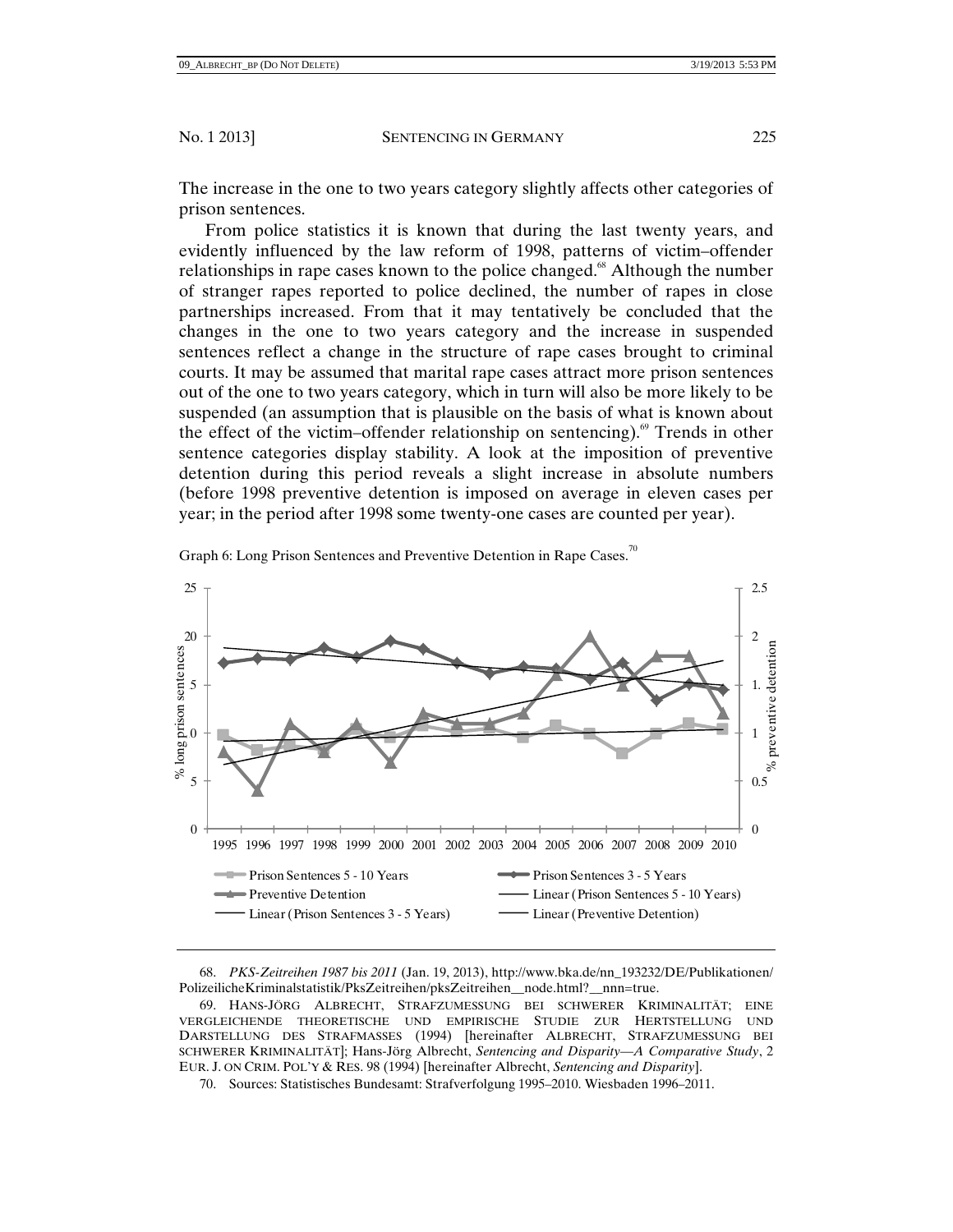Criminal courts thus have responded to the amendment of 1998 as Hassemer has suggested.<sup>71</sup> Criminal punishment after the reform was imposed in the same way and with the same results as was done before. The course of criminal punishment evidently does not reflect security concerns. This is in line with decisions of the Federal Court of Justice (Bundesgerichtshof) holding that incapacitation may not be invoked as grounds in sentencing since the second track of criminal sanctions provides for exclusive rules regarding security and protection of the public.<sup>72</sup>

The safety valve of preventive detention on the second track was opened slightly to trap a few more sex offenders, but the punishment track remained stable—and with that the imposition of prison sentences on the basis of personal responsibility and guilt.

Stability in sentencing is also visible in murder and homicide cases. Murder as defined in § 211 of the Criminal Code carries mandatory life imprisonment.

However, decisions of the Federal Constitutional Court and the Federal Court of Justice—despite the explicit wording of the law—have opened the murder statute for prison sentences below life (basically with the argument that a

Graph 7: Homicide and Murder Convictions, Life Sentences, and Prisoners Serving Life Sentences  $(N)$ .<sup>73</sup>



 <sup>71.</sup> *See* Hassemer, *supra* note 7, at 133.

 <sup>72.</sup> Bundesgerichtshof [BGH] [Federal Court of Justice], 21 NEUE ZEITSCHRIFT FÜR STRAFRECHT [NStZ] 595, 2001.

 <sup>73.</sup> Sources: Statistisches Bundesamt: Reihe Strafverfolgung 1962–2010. Wiesbaden 1963–2011; Reihe Strafvollzug 1962–2010. Wiesbaden 1963–2011.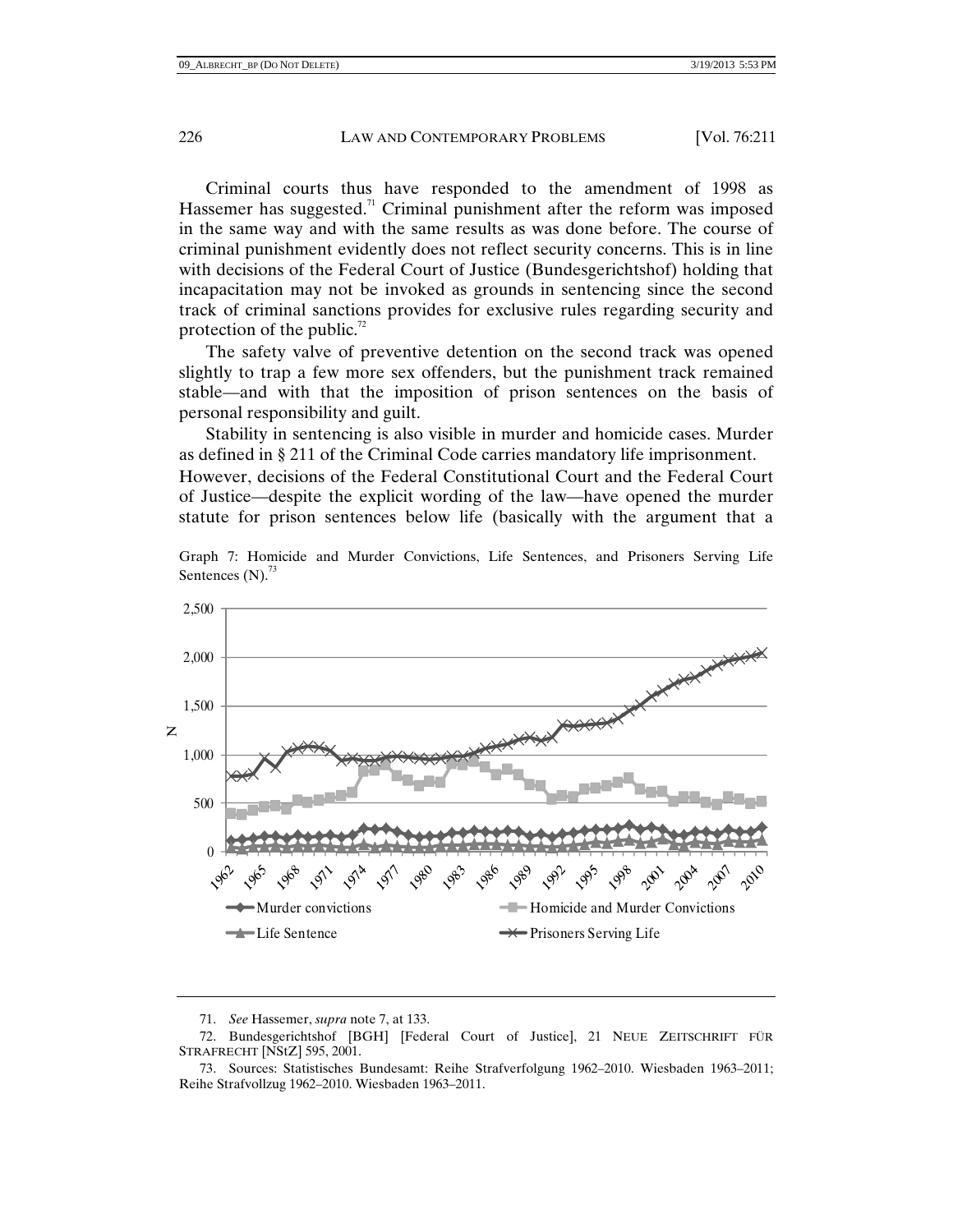mandatory criminal penalty does not comply with the need for individualization and the consideration of personal guilt). $74$ 

In fact, murder convictions during the last fifty years never generated a corresponding number of life prison sentences. Courts obviously found ways to circumvent the mandatory penalty long before the Federal Constitutional Court held that a murder conviction need not always result in life imprisonment.<sup>75</sup> From the conviction and sentencing data as well as data on offenders serving life sentences, it may be concluded that despite long-term flat lines in murder convictions and life sentences, the number of prisoners serving life sentences doubled between the early 1980s and 2010. The only explanation here may be found in life prisoners serving longer terms and post-sentencing decisions that delay release from life imprisonment.

A last approach to sentencing stability concerns a look at the reversed Jcurve distribution of sentencing outcomes. The reversed J-curve distribution comes in two forms and evidently can be traced back to the beginning of the twentieth century. For the first decades of the twentieth century, Franz Exner pointed out that criminal sentences were not normally distributed over the penalty range prescribed in a criminal offense statute but—in those cases for which data back then were accessible—come in the form of a reversed J-



Graph 8: Sentencing Fraud—Distribution of Criminal Sentences, 2010.<sup>76</sup>

 74. Tatjana Hörnle, *Strafzumessungslehre im Lichte des Grundgesetzes*, DAS STRAFENDE GESETZ IM SOZIALEN RECHTSSTAAT 105 (Eva Schumann ed., 2010).

 75. *See* KLAUS SESSAR, RECHTLICHE UND SOZIALE PROZESSE EINER DEFINITION DER TÖTUNGSKRIMINALITÄT 186–87 (1981) (outlining judicial strategies which avoid the imposition of a life sentence).

76. Source: Statistisches Bundesamt, Reihe Strafverfolgung 2010. Wiesbaden 2011.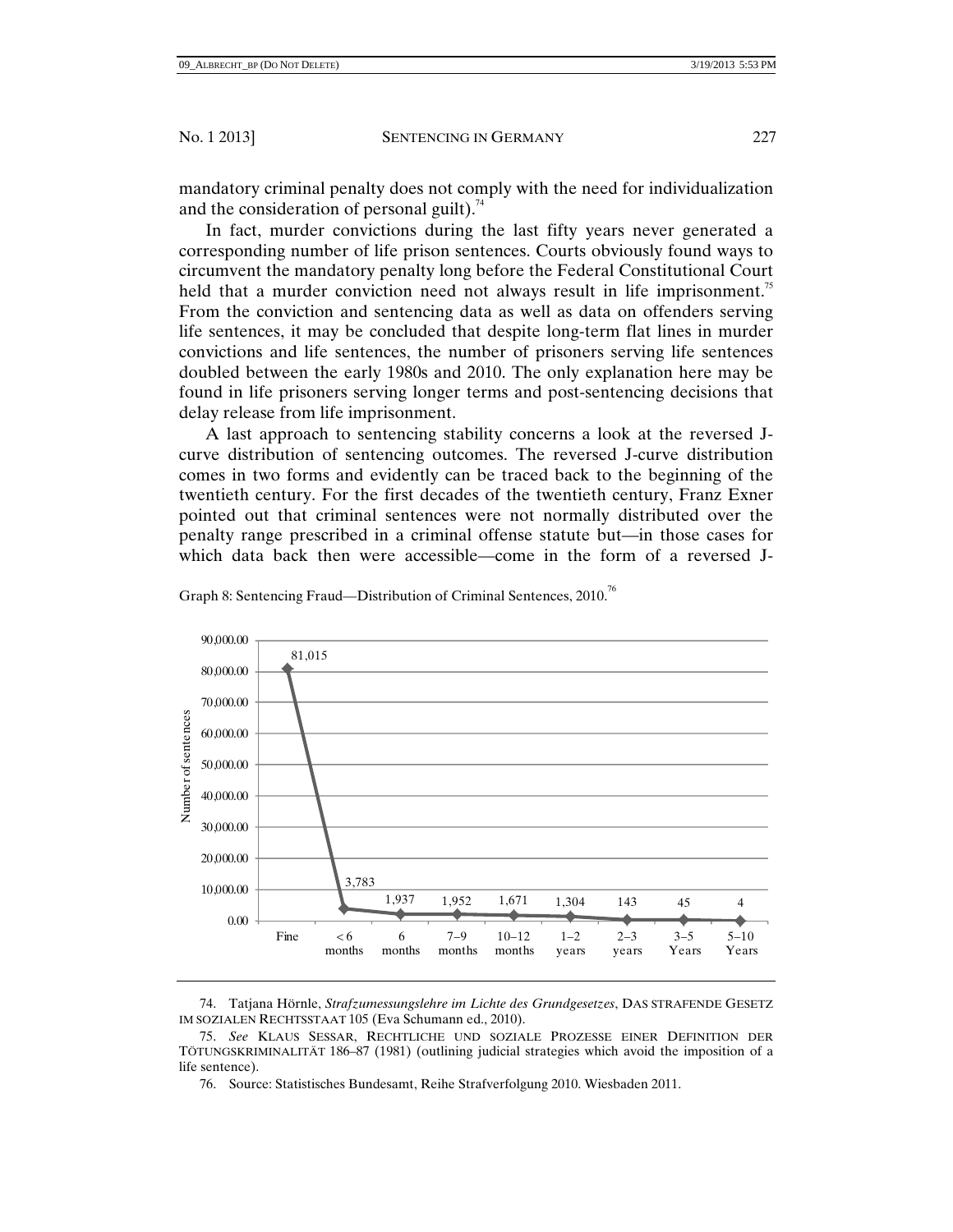distribution, placing the bulk of penalties close to the minimum prescribed by a criminal offense statute.<sup>77</sup>

Sentencing of fraud cases results in an extreme reversed J-distribution. The fraud offense statute carries a penalty range of a minimum of a day fine and a maximum of ten years' imprisonment. Data on display in Graph 8 shows that sentences above two years are extremely rare and that the bulk of sentences are concentrated on penalties below six months and on day fines. Virtually all criminal offenses with a maximum of five years (or lower) and no minimum display this distribution.

Another type of reversed J-distribution becomes apparent in cases with an elevated minimum penalty. Here, the distribution charts sentences below the minimum in cases when courts resort to the reduced sentence made available through provisions exempting less serious offenses from the mandatory minimums.

Section 29a I, No. 2 of the Narcotics Law provides for a minimum of oneyear imprisonment and a maximum of the general maximum (fifteen years) for drug trafficking (including production, trafficking, and possession of significant amounts of controlled drugs).<sup>78</sup> In cases of minor seriousness, the minimum is reduced to three months. The distribution of sentences approaches a normal distribution (when considering day fines as the legal minimum). However, the



Graph 9: Distribution of Criminal Sentences for Drug Trafficking (Significant Amounts of Drugs). $\frac{75}{2}$ 

 78. GESETZ ÜBER DEN VERKEHR MIT BETÄUBUNGSMITTELN [LAW ON THE MARKETING OF DRUGS], July 28, 1981, BETÄUBUNGSMITTELGESETZ [BTMG].

79. Source: Statistisches Bundesamt: Reihe Strafverfolgung 2010. Wiesbaden 2011.

 <sup>77.</sup> FRANZ EXNER, STUDIEN ÜBER DIE STRAFZUMESSUNGSPRAXIS DER DEUTSCHEN GERICHTE 75–85 (1931).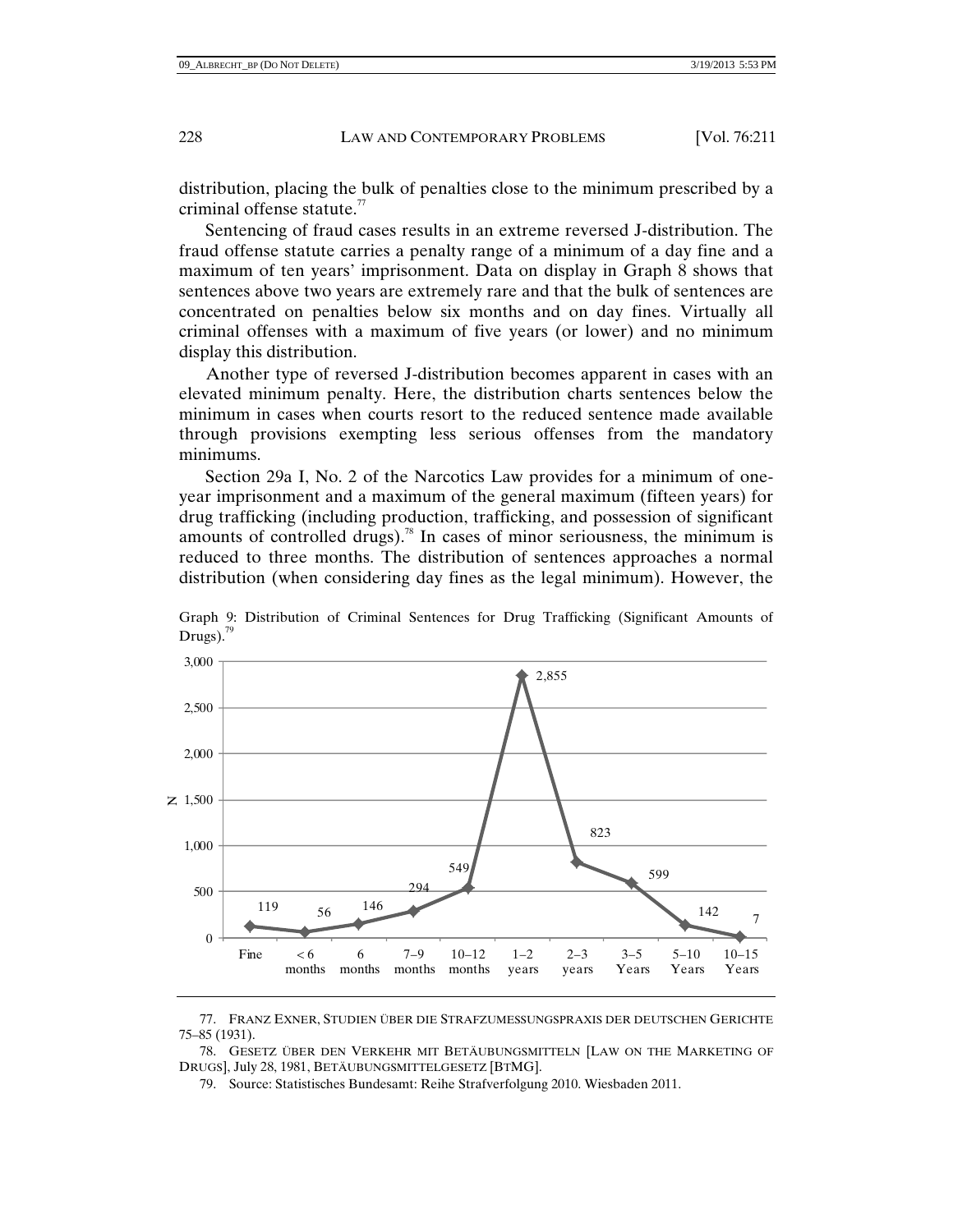left side of the distribution exhibits exemptions from the regular range of penalties that start at the one- to two-years category. From this point on, the reversed J-curve takes effect, demonstrating the concentration of sentences at the bottom of the penalty range.

Summarizing sentencing patterns for Germany, it can be concluded that criminal punishment demonstrates significant stability over the last four decades. The structure of criminal sanctions and measures of sentence length also exhibit immediate responsiveness to criminal law amendments that established priority over fines at the end of the 1960s and expanded suspension of prison sentences in the 1980s. Responsiveness to law reform addressing the choice between fines, prison sentences, suspended prison sentences, and immediate imprisonment may be explained by a reversed J-distribution of criminal sentences that places the bulk of criminal sentences in penalty ranges that are open to these choices. The provision of less-serious offense statutes allowing deviation from elevated minimum penalties opens a road back to the choice between day fines and prison sentences, or suspended and immediate imprisonment. The question of stability of sentencing therefore moves away from sentence length and towards the choice between intermediate (or community) penalties and imprisonment. The second track of sanctions, a major issue of law reforms aiming at protection of the public in the 1990s and in the new millennium, does not affect structure and stability of criminal punishment, but serves evidently as a safety valve that exposes few offenders (a negligible number in terms of structure and structural impact) assessed to be dangerous in rather complex and complicated proceedings to indeterminate confinement. Although a direct test of the "safety valve" hypothesis is not possible, the time series of criminal punishment and preventive detention provide for significant empirical support of a theoretically plausible mechanism exerting restraint on resorting to long prison sentences.

# $\overline{\mathbf{V}}$

# WHAT ACCOUNTS FOR STABILITY IN SENTENCING?

Explanations of the course of criminal sentencing on the basis of comparative approaches have been sought over the last decade in the political and social framework within which sentencing is implemented and in the constitutional arrangements that define the relationship between the judiciary, the public, and the political system.<sup>80</sup> Explanations have been sought in differences in the welfare orientation expressed in penal systems. $81$  In fact, retention of welfare policies seems to be correlated with vertical trust (trust in state institutions), less punitive attitudes of the public, and, ultimately, less use

 <sup>80.</sup> *See, e.g.*, MICHAEL CAVADINO & JAMES DIGNAN, PENAL SYSTEMS: A COMPARATIVE APPROACH (2006).

 <sup>81.</sup> DAVID GARLAND, PUNISHMENT AND WELFARE: A HISTORY OF PENAL STRATEGIES (1985); Lappi-Seppälä, *supra* note 49.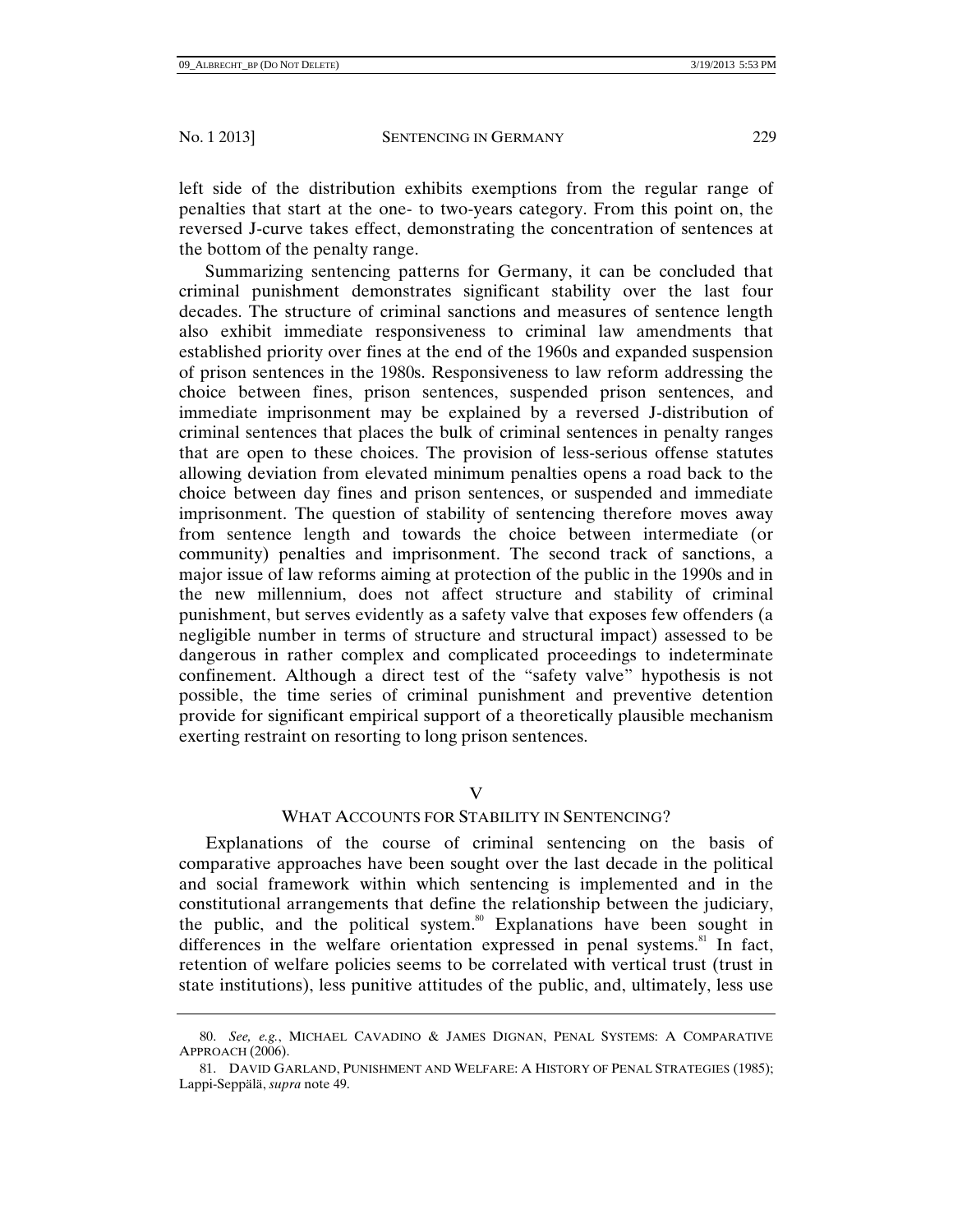of imprisonment and more stable patterns of imprisonment.<sup>82</sup> However, France, Greece, Belgium, and Spain have political agendas embracing the welfare state but display punitive patterns in the development of criminal penalties and prison populations.

Thus, the extent of insulation of the judiciary from the political system has been proposed as an explanatory factor. Insulation of the judiciary and protection against political pressures to implement punitive policies may make transformation of punitive tendencies into sentencing practice more difficult and sustain stability. In particular, when considering that certain arrangements might be designed to "reflect public emotion" in sentencing, $\frac{83}{3}$  this assumption certainly has considerable credit when comparing the United States with continental European countries. But differences in such arrangements do not explain why judicial systems that are comparably insulated and designed to separate judicial and political arenas display completely different patterns of sentencing (and responses to punitive discourses and policies). Germany also seems to be different in another aspect of the political (and legislative) input into the system of sentencing. In Germany, there has not been a serious political attempt at raising minimum sentences in the last five decades without offering at the same time an escape ramp in the form of a "minor seriousness" category that then reopened the way back to lesser penalty ranges. $84$ 

Insulation (and stability) might also be achieved through a professionalized body of judges, and a consolidated and imagined (but convincing) explanation of sentencing that gets entrenched in the legal profession, in particular in the judiciary.

In fact, sentencing theory as developed by the judiciary and its essential elements confirmed in legal doctrine provided for an effective path to restricting sentencing discretion and creating commitment to sentencing standards among the judiciary. The judiciary has generated mechanisms that stabilize sentencing outcomes through a strong attachment to traditional and established sentencing tariffs. Sentencing research has confirmed that professional socialization of judges (and public prosecutors) includes learning patterns that feed almost exclusively on (1) sentencing information passed and communicated through informal channels (within the judiciary), (2) documents containing information on past sentences (prior records accessible for prosecutors and judges before the sentencing decision), and (3) trial arrangements that provide for sentencing proposals of the public prosecutor

 84. *Cf.* Michael Tonry, *Criminology, Mandatory Minimums, and Public Policy*, 5 CRIMINOLOGY & PUB. POL'Y 45, (2006) (describing American experiences with minimum sentences).

 <sup>82.</sup> Helmut Hirtenlehner & Dina Hummelsheim, *Schützt soziale Sicherheit vor Kriminalitätsfurcht? Eine empirische Untersuchung zum Einfluss wohlfahrtsstaatlicher Sicherungspolitik auf das kriminalitätsbezogene Sicherheitsbefinden*, 94 MONATSSCHRIFT FÜR KRIMINOLOGIE UND STRAFRECHTSREFORM 178 (2011); Lappi-Seppälä, *supra* note 49, at 373–377.

 <sup>83.</sup> Tonry, *supra* note 34, at 1198.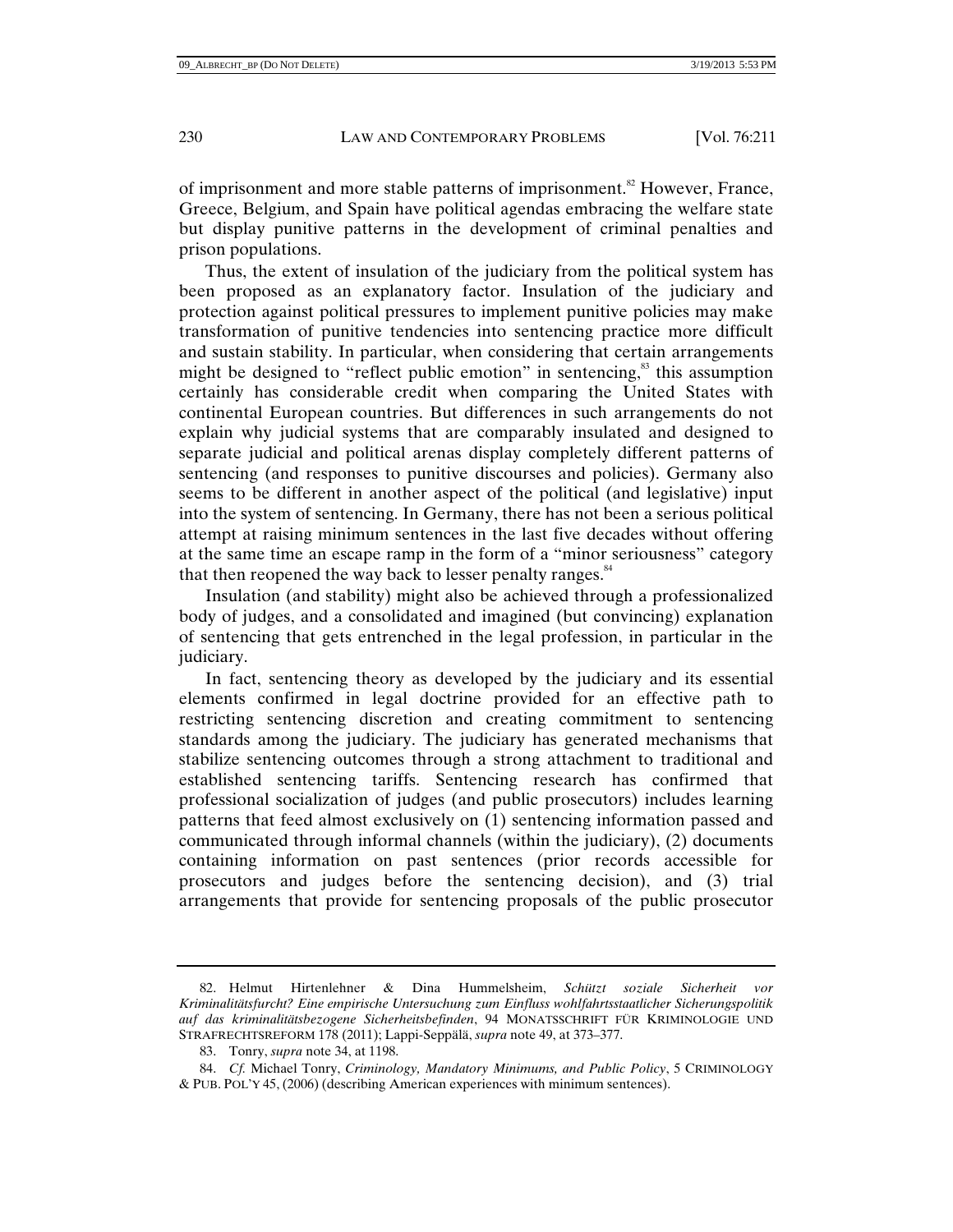and defense council before the judicial decision is made.<sup>85</sup> In addition, an effective system of self-control within the judiciary has been developed that reduces opportunities and incentives to deviate from established sentencing patterns.

This system is simple but comes with an elaborate sentencing doctrine and complex reasoning that is based on rather restricted statutory guidance (available in  $\S$  46 of the Criminal Code,<sup>86</sup> which emphasizes personal guilt as the decisive basis for sentencing and criminal punishment).<sup>87</sup> However, elaborate normative reasoning and corresponding sentencing doctrine or theory neither explain mechanisms of sentencing guidance (or sentencing practices), nor can they account for stability in sentencing. They just reflect the difference between presenting (or reasoning about) a sentencing decision and the way a sentencing decision is made.

Criminal law and doctrine do not provide for guidance and structure beyond the statement that personal guilt must be the basis of a sentencing decision. Individual guilt in this respect has two functions: it determines the imputation of criminal responsibility (rationale of punishment) and it determines the sentencing decision and the size of the penalty (limitation or restriction of punishment). The judiciary has developed a model of joining various functions of criminal punishment:

(1) The limiting function of guilt does not allow deviation from criminal punishment commensurate with guilt.<sup>8</sup>

(2) Deterrence and rehabilitative purposes may only be considered within a range of sentences that is commensurate with individual guilt.

The sentencing theory of "margins" (Spielraumtheorie), as adopted by the German Court of Justice<sup>89</sup> and widely supported by penal scholars, assumes that a single sentence length exists that corresponds exactly to individual guilt as expressed in the criminal offense.<sup>90</sup> However, it is also assumed that it is not possible to determine this sentence with precision because of general limitations in decision-making under conditions of uncertainty and limited access to the truth. The discourse on this issue is neither theoretically interesting nor of any value for sentencing practice. The theory of margins simply says that a sentence corresponding to personal guilt may be chosen from a (narrow) range of sentences determined within the range of penalties carried by the offense statute. Minimum and maximum sentences of this narrow range must still be justified by guilt. Of course, such an assertion is tautological. If it is not possible

 <sup>85.</sup> Albrecht, *Sentencing and Disparity*, *supra* note 69.

 <sup>86.</sup> STGB, Nov. 13, 1998, BGBL. I at 3322, § 46.

 <sup>87.</sup> TATJANA HÖRNLE, TATPROPORTIONALE STRAFZUMESSUNG (1999); FRANZ STRENG, STRAFRECHTLICHE SANKTIONEN: DIE STRAFZUMESSUNG UND IHRE GRUNDLAGEN 215 (2002).

 <sup>88.</sup> BGH Apr. 10, 1987, 34 BGHST 345.

 <sup>89.</sup> BGH Nov. 10, 1954, 7 BGHST 29 (32); BGH Aug. 4, 1965, 20 BGHST 264 (267); BGH Oct. 27, 1970, 24 BGHST 132 (133).

 <sup>90.</sup> BERND-DIETER MEIER, STRAFRECHTLICHE SANKTIONEN 115 (3d ed. 2009); STRENG, *supra* note 78, at 252.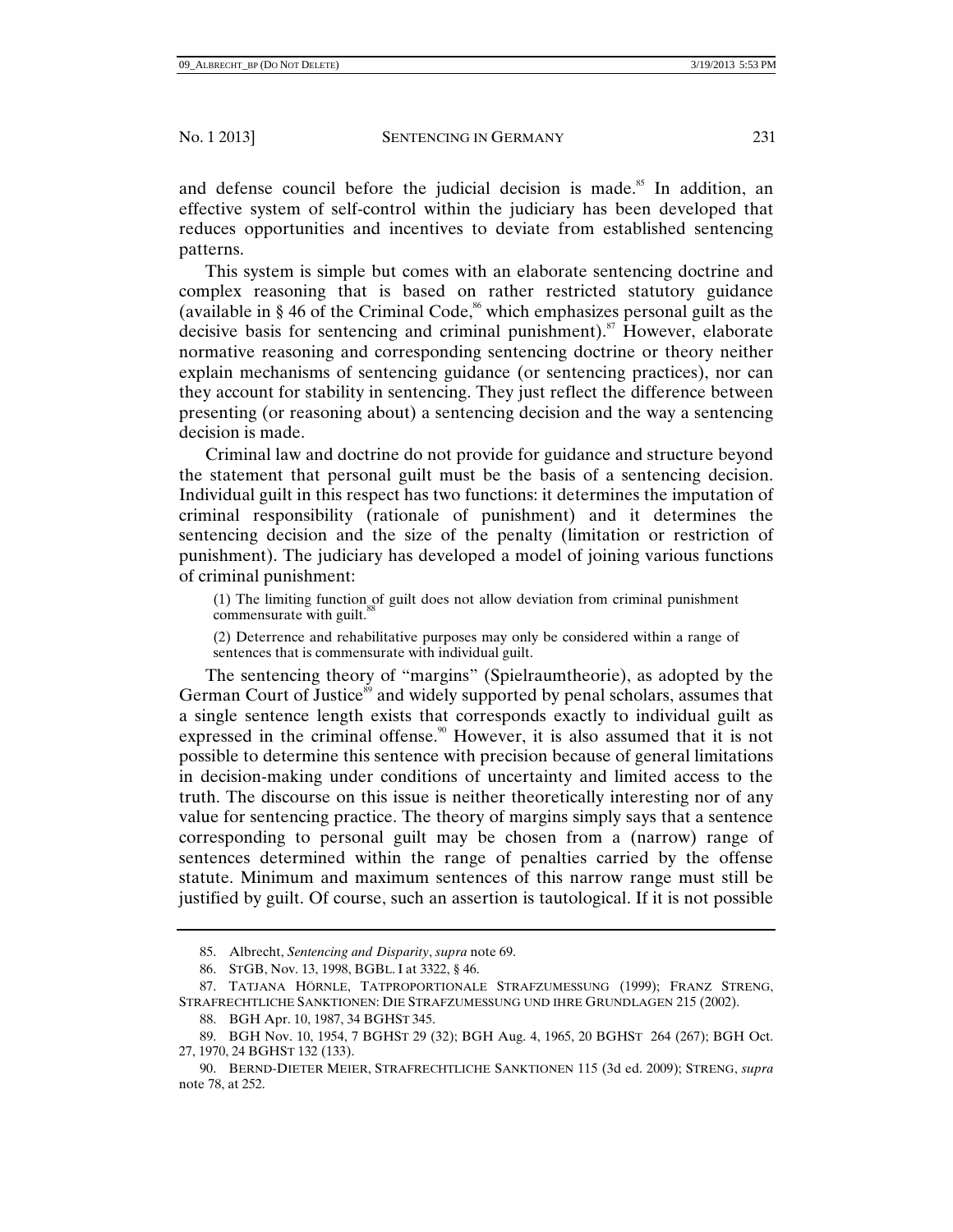to quantify the criminal penalty that would exactly correspond to personal guilt, why should it then be possible to quantify the lower and upper borders of a sentence still commensurate with guilt? Within this assumed range of guiltcommensurate sentences, however, preventive functions of the penalty may be considered. Sentences falling within the range are considered to be legally acceptable penalties. The consequence of the theory of margins, therefore, is not the generation of an effective tool for determining the size of a criminal penalty, but the theory contributes to opening a normative discourse on which arguments should influence the limits of a guilt-commensurate criminal penalty. German doctrine and judicial decisions over the last forty years have generated an impressive amount of literature and judicial decisions as regards what factors may be used as aggravating or mitigating circumstances in sentencing decisions, how the aggravating or mitigating character must be determined, and under what conditions deterrence may influence the penalty.<sup>91</sup> Normative discourses on sentencing center around the question of the relationship between personal guilt and positive general prevention, questions of proportionate sentencing and the range of admissible aggravating and mitigating circumstances, the weight to be attached to certain circumstances, and how such weight might be expressed. Likewise impressive is that these discourses—which are, as regards doctrinal depth and theoretical underpinning, unparalleled in this world—are completely unrelated to sentencing scales and penalty ranges.

These discourses fail, however, to make a distinction between the presentation of a sentencing decision and the making of a criminal sentence. Making the sentence refers to the decision-making process that results in imposing a concrete criminal penalty. The sentencing decision then has to be presented in writing and elaborated on all relevant factors that have been considered in determining the penalty. Presentation and making the sentence have to be distinguished, particularly in legal systems where the criminal court is obliged to give detailed reasons in writing for a concrete penalty imposed. Presentation and making the sentence fulfill different functions.

With respect to making a sentencing decision, most important are those rules that determine placement of an individual case on the applicable scale (or range) of penalties. The proposition that the range of penalties carried by an offense statute represents a scale that reflects seriousness of offenses is not contended. But the question of how a distribution curve should look has received only marginal attention. This question is certainly more important than reasoning about individual sentencing characteristics and how much influence should be attached to general deterrence within a guilt-commensurate penalty range (which, in fact, cannot be indicated in concrete cases). With the elaboration of the concept of the normal or typical case (Regelfall) the German Federal Court of Justice has presented an answer to that question. A "normal

 <sup>91.</sup> *See, e.g.*, HANS-JÜRGEN BRUNS, STRAFZUMESSUNGSRECHT: GESAMTDARSTELLUNG (1974); MEIER, *supra* note 81; STRENG *supra* note 78.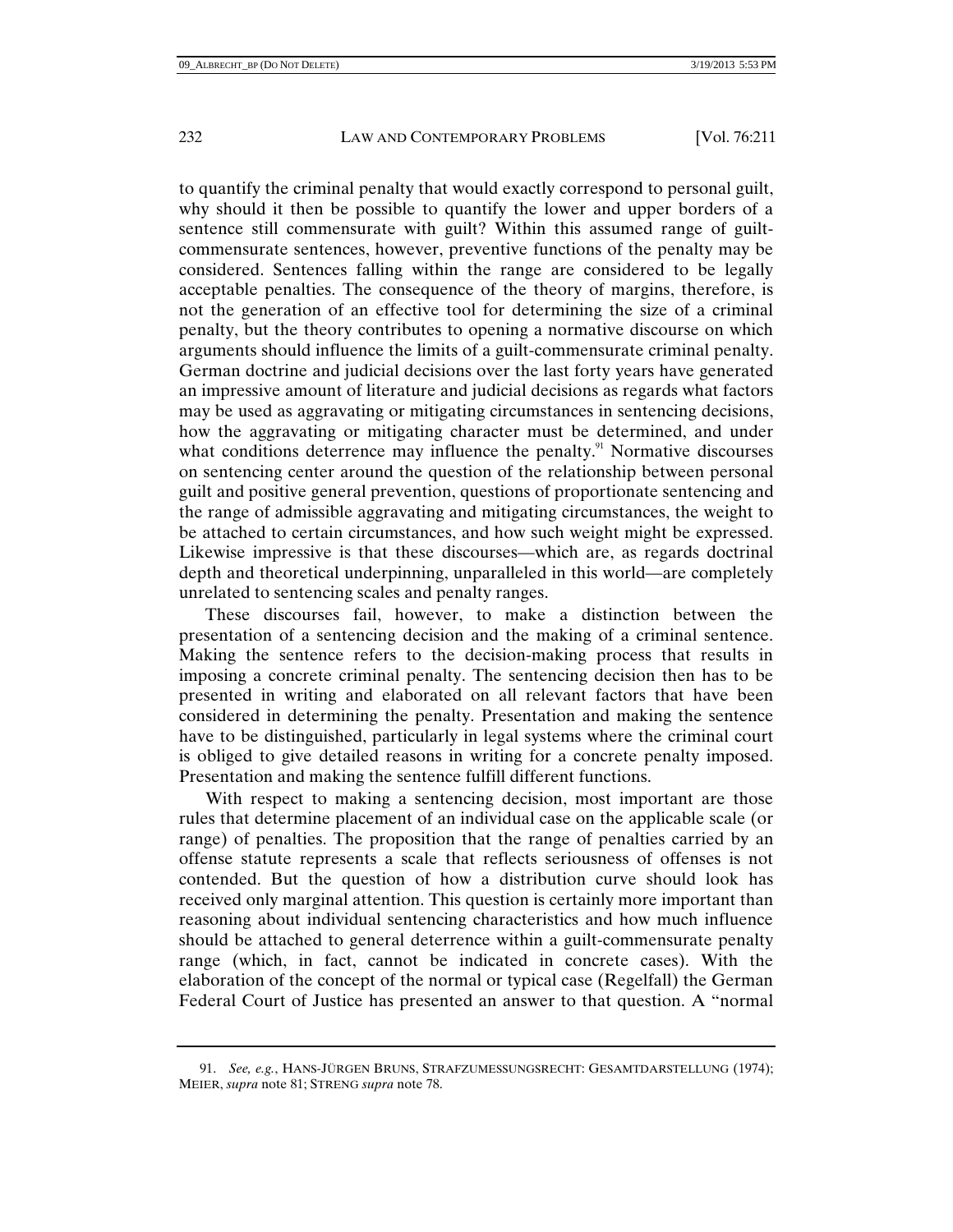case" shall represent the typical perpetration of a criminal offense.<sup>92</sup> With this approach, a comparative and empirical view is adopted (an approach that poses the question, "What is typical, and which elements should be considered when establishing whether an offense falls into the category of a normal or typical criminal offense?").<sup>93</sup> The typical offense—and this is the decisive point—is placed within the lower third of the penalty range carried by the respective offense statute. The Federal Court of Justice assumes (and certainly is correct when considering mainstream assumptions on how seriousness of crime should be construed) that the typical criminal offense displays a low degree of seriousness that does not justify its placement in the middle of the sentencing range. $94$  In fact, the distribution of losses in cases of theft, burglary, fraud, or robbery, and the intensity of injuries in case of violent offenses, as well as other indicators, all display a concentration at the low end of scales measuring seriousness of crime. The comparative and empirical approach to the placement of criminal offenses within the sentencing range is in principle not compatible with the normative access to discussing guilt and personal responsibility, and vice versa. Although the latter approach—be it based on individualized assessments or proportionate thinking—is not capable of identifying a place in the range of sentences (and it is symptomatic for normative discourses not to refer to concrete cases or sentencing decisions), the comparative but also empirical approach is not capable of accounting for the myriad of arguments coming with individualized sentencing and possible expressions of personal guilt. This conflict cannot be resolved. It is also interesting to see that while penal doctrine does not seem to be satisfied with this approach,<sup>95</sup> some penal scholars describe it as a matter of fact,<sup> $%$ </sup> but essentially request to individualize this step, too, although the alternative to the "typical case" standard of the Federal Court of Justice consists of giving cloudy hints to acts of appraisal, judicial experience, and judicial skill, which are then labeled as acts of extreme complexity. $97$ 

However, the German normative framework of sentencing provides an opportunity to satisfy the obvious need to discuss all factors relevant for individualized sentencing and to achieve a decision that is carried primarily by those factors that establish the "typical case" (or establish deviations from it). Sentencing research dealing with the question of whether a criminal sentence can be predicted by the arguments used in writing (and justifying the sentencing decision) has revealed that a (small) part of the grounds introduced in the

97. Hörnle, *supra* note 74, at 116.

 <sup>92.</sup> BGH Sept. 13, 1976, 27 BGHST 2.

 <sup>93.</sup> MATTHIAS MAURER, KOMPARATIVE STRAFZUMESSUNG: EIN BEITRAG ZUR FORTENTWICKLUNG DES SANKTIONENRECHTS (2005).

 <sup>94.</sup> BGH Jan. 13, 1983, 4 NSTZ 217 (1983); *see also* BERT GÖTTING, GESETZLICHE STRAFRAHMEN UND STRAFZUMESSUNGSPRAXIS. EINE EMPIRISCHE UNTERSUCHUNG ANHAND DER STRAFVERFOLGUNGSSTATISTIK FÜR DIE JAHRE 1987 BIS 1991 (1997).

 <sup>95.</sup> STRENG, *supra* note 78, at 305.

 <sup>96.</sup> MEIER, *supra* note 90, at 208.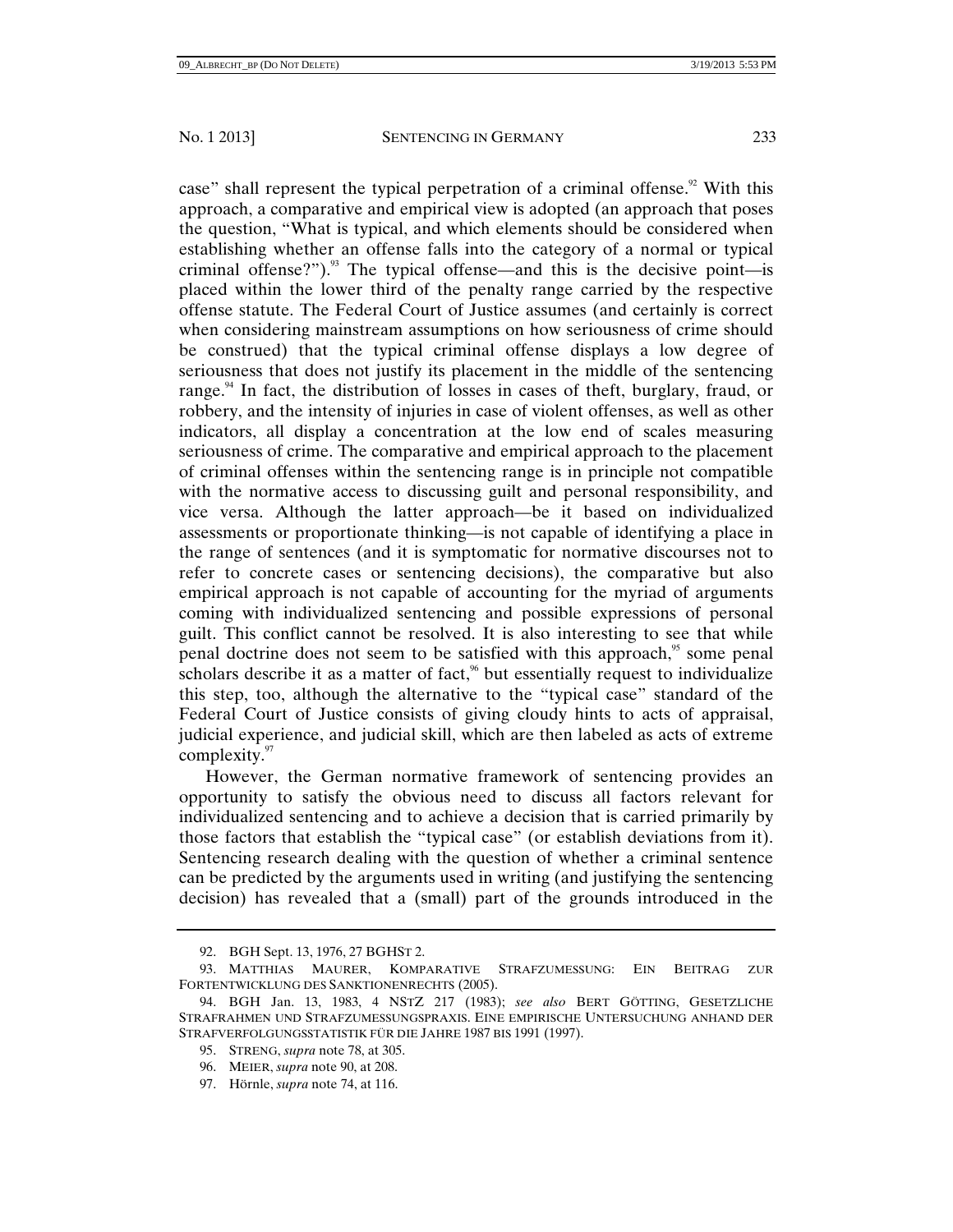sentencing decision in fact predicts the sentence, as do the same factors that have been established before the sentencing decision was made (essentially, losses, prior convictions, and extent of injuries). But most of the reasoning in sentencing decisions was linked to arguments that did not correlate with the sentencing outcomes.<sup>98</sup> From that, it seems clear that, at least for systems that require detailed written explanations of sentencing decisions, such written accounts display a response to normative demands for complex decisions that in making a decision cannot be met, but in presenting a decision can perfectly be complied with. The normative discourses around the sentencing decision triggered in German penal sciences as in jurisprudence of appellate courts embrace individualization of the penalty as the centerpiece of criminal punishment theory. The most powerful idea of individualization follows from post-Enlightenment thinking that each human being should be considered unique and should be treated according to such uniqueness. Although the idea of individualization was adopted in sentencing the criminal offender, sentencing of administrative (or regulatory) offenses evidently was based on another concept. This concept provides for fixed tariffs—for example, in the case of motor vehicle offenses (speeding, red light violations, et cetera)<sup>99</sup> when circumstances other than the offense itself are not taken into account. This system is based on the conviction that in certain situations persons (when offending) are to be treated solely on the basis of the role they play in these situations (for example the role of the motor vehicle driver). In the making of a criminal sentence, the administrative concept of tariffs evidently has been implemented.

This system of generating at the same time complex legal reasoning and straightforward practical results (in terms of placing cases regularly at the bottom of sentencing ranges) is backed by an appellate and review system, which during the last decades has increasingly treated sentencing as a decision based on the application of law, rather than discretion. Thus, the German Federal Court of Justice could identify several areas along the decision-making process where mistakes in law may occur when deciding on a criminal sentence.<sup>100</sup> First, the court identifies inconsistency in reasoning, which has obtained the status of a legal mistake, and which is directly related to the demand for complexity in reasoning about a criminal sentence.<sup>101</sup> Second, flawed assessment of sentencing facts (either mitigating or aggravating) has received the court's attention,<sup>102</sup> as has, third, deviation from the "usual" penalty

- 100. STRENG, *supra* note 87, at 265.
- 101. BGH Jan. 9, 1961, 17 BGHST 35.
- 102. BGH Dec. 7, 1990, 1991, 10 NSTZ 231.

 <sup>98.</sup> ALBRECHT, STRAFZUMESSUNG BEI SCHWERER KRIMINALITÄT, *supra* note 69, at 408.

 <sup>99.</sup> The Federal Ministry publishes a so-called Bußgeldkatalog [Catalogue of Administrative Fines], available at http://www.bmvbs.de/SharedDocs/DE/Artikel/StB-LA/bussgeldkatalog.html?nn= 36008#9. This catalogue details tariffs for all administrative offenses. For example, speeding less than ten kilometers per hour above the limit within city limits incurs a  $\epsilon$ 15 fine.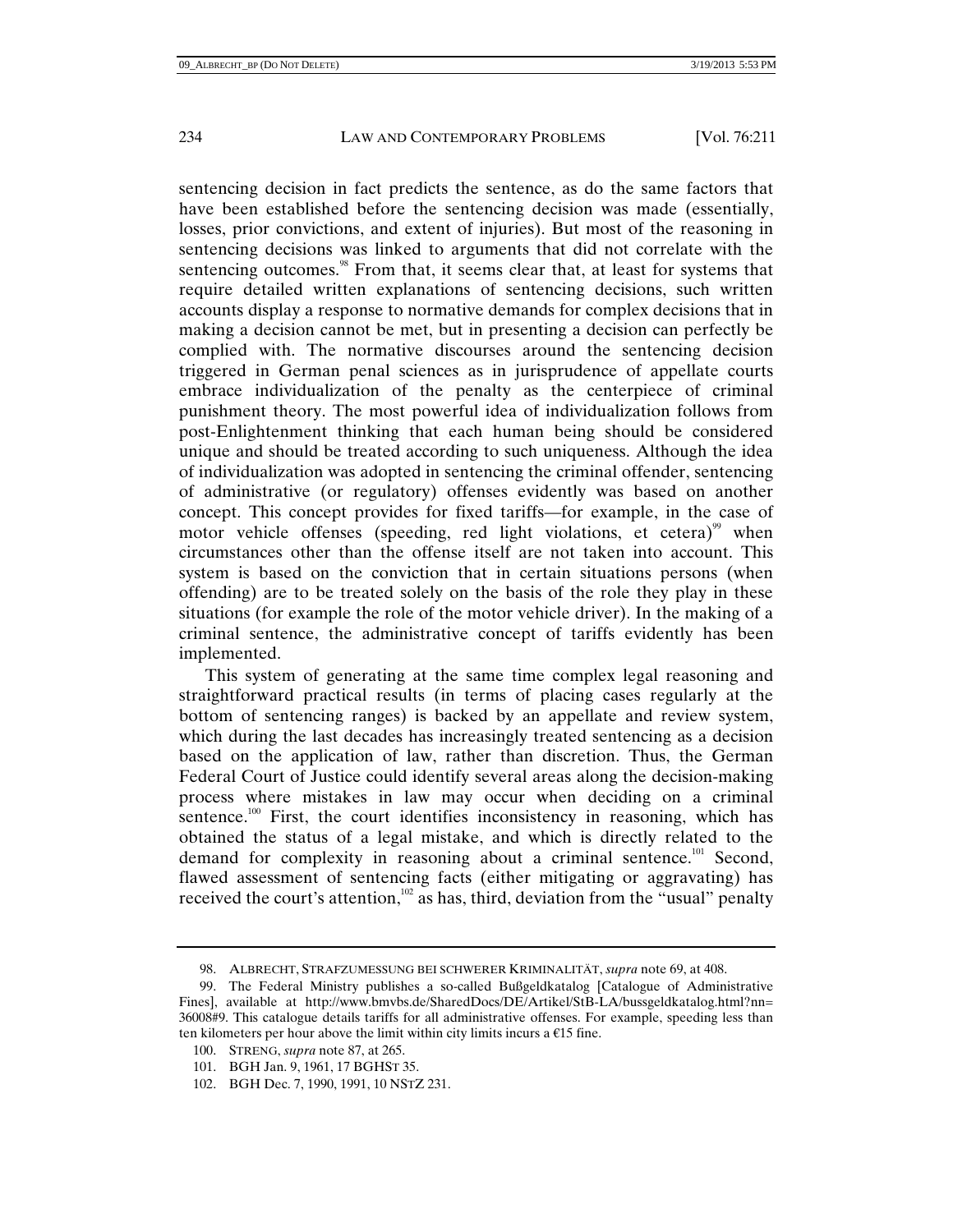(or tariff) in sentencing.103 The latter argument is close to the concept of an error of law that is based on the finding that a sentence imposed by a trial court is "completely unjustifiable." Then, the extent of reasons given in writing for a criminal sentence must match the seriousness of the sentence. It follows from this that the closer the sentence is to the maximum penalty allowed by the offense statute, the more detailed the reasons given in writing must be.<sup>104</sup> Appellate court (and Federal Court of Justice) decisions over recent decades have significantly widened review of sentencing decisions on legal grounds.<sup>105</sup> Although sentencing once was considered to be fully at the discretion of the trial judge, today a sentencing decision is considered to be, in its essential parts, the application of law.

The design of this approach caters to the essential need to generate belief in the fairness or justice of criminal punishment. Individualization of criminal punishment may be seen as being just because its consequences result in each offender being judged on the basis of his or her uniqueness. But individualization is not compatible with the maxim "treat like cases alike"<sup>106</sup> because like cases are difficult to imagine if each offender (and the related criminal offense) is unique.

The German system of sentencing therefore is designed not to respond to external influences but to increase incentives to stay in line with past sentencing decisions and resulting patterns, and to drastically reduce opportunities to deviate from established sentencing patterns.

## VI

# **CONCLUSION**

The German system of sentencing is based on a deeply entrenched mechanism of learning and transmitting established sentencing patterns. This mechanism performs the same functions as sentencing guidelines or sentencing councils, but is more effective in sustaining stable and predictable sentencing patterns through

(1) self-control and commitment generated within the judiciary itself, and

(2) a comparative and empirical approach to assessing cases that separates making a sentencing decision from reasoning about a sentencing decision.

Both levels are important, though. The comparative and empirical approach allows for learning, professional socialization, and the formation of collective knowledge about where to place "typical cases." The level of normative reasoning and development of legal doctrine on sentencing serve to satisfy the demand for individualized sentencing and—due to elaborated statutory duties

 <sup>103.</sup> BGH Feb 27, 1992, 1992, 12 NSTZ 381.

 <sup>104.</sup> BGH October 22, 2002, 2003, 8 NSTZ-RR 52.

 <sup>105.</sup> RAINER HAMM, DIE REVISION IN STRAFSACHEN 543 (7th ed. 2010).

 <sup>106.</sup> MICHAEL TONRY, SENTENCING MATTERS 186 (1996).